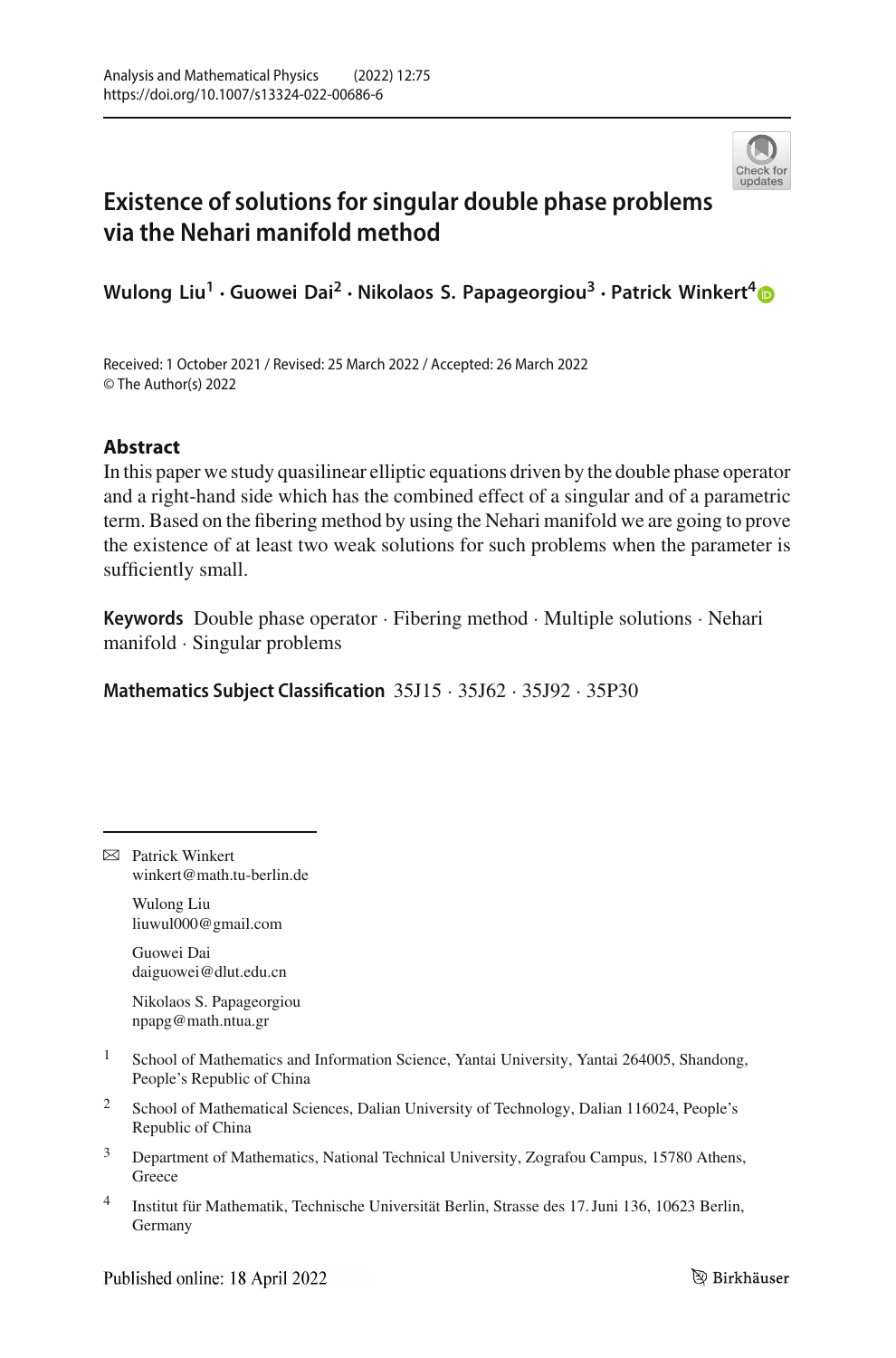#### <span id="page-1-3"></span>**1 Introduction**

Zhikov [\[62\]](#page-24-0) was the first who introduced and studied functionals whose integrands change their ellipticity according to a point in order to provide models for strongly anisotropic materials. As a prototype he considered the functional

<span id="page-1-0"></span>
$$
\omega \mapsto \int_{\Omega} \left( |\nabla \omega|^p + \mu(x) |\nabla \omega|^q \right) dx, \tag{1.1}
$$

where  $1 < p < q$  and with a nonnegative weight function  $\mu \in L^{\infty}(\Omega)$ . Therefore, the integrand of [\(1.1\)](#page-1-0) has unbalanced growth. The main feature of the functional defined in  $(1.1)$  is the change of ellipticity on the set where the weight function is zero, that is, on the set  $\{x \in \Omega : \mu(x) = 0\}$ . In other words, the energy density of [\(1.1\)](#page-1-0) exhibits ellipticity in the gradient of order *q* on the points *x* where  $\mu(x)$  is positive and of order *p* on the points *x* where  $\mu(x)$  vanishes. We also refer to the book of Zhikov– Kozlov–Oleĭnik  $[63]$ . Functionals of type  $(1.1)$  have been intensively studied in the past decade concerning regularity for isotropic and anisotropic settings. We mention the papers of Baroni–Colombo–Mingione [\[4](#page-22-0)[–6](#page-22-1)], Baroni–Kuusi–Mingione [\[7\]](#page-22-2), Byun– Oh [\[9](#page-22-3), [10](#page-22-4)], Byun–Youn [\[11\]](#page-22-5), Colombo–Mingione [\[14](#page-22-6)[–16\]](#page-22-7), De Filippis–Mingione [\[18](#page-22-8)[–20\]](#page-22-9), De Filippis–Palatucci [\[21\]](#page-23-0), Esposito–Leonetti–Mingione [\[23\]](#page-23-1), Esposito– Leonetti–Petricca [\[24](#page-23-2)], Marcellini [\[37](#page-23-3)[–39](#page-23-4)], Ok [\[44,](#page-23-5) [45\]](#page-23-6), Ragusa-Tachikawa [\[54\]](#page-24-2), Riey [\[55](#page-24-3)] and the references therein.

The energy functional  $(1.1)$  is related to the so-called double phase operator which is defined by

<span id="page-1-1"></span>
$$
\operatorname{div}\left(|\nabla u|^{p-2}\nabla u + \mu(x)|\nabla u|^{q-2}\nabla u\right) \quad \text{for } u \in W_0^{1,\mathcal{H}}(\Omega) \tag{1.2}
$$

with an appropriate Musielak–Orlicz Sobolev space  $W_0^{1, H}(\Omega)$ , see its definition in Sect. [2.](#page-3-0) It is easy to see that [\(1.2\)](#page-1-1) reduces to the *p*-Laplacian if  $\mu \equiv 0$  or to the weighted  $(q, p)$ -Laplacian if inf $\overline{\sigma} \mu \ge \mu_0 > 0$ , respectively.

Given a bounded domain  $\Omega \subset \mathbb{R}^N$ ,  $N \geq 2$ , with Lipschitz boundary ∂ $\Omega$ , we study the following singular double phase problem

<span id="page-1-2"></span>
$$
-\operatorname{div}\left(|\nabla u|^{p-2}\nabla u + \mu(x)|\nabla u|^{q-2}\nabla u\right) = a(x)u^{-\gamma} + \lambda u^{r-1} \quad \text{in } \Omega, u = 0 \qquad \text{on } \partial\Omega,
$$
 (1.3)

where we suppose the subsequent assumptions:

(H): (i) 
$$
1 < p < N
$$
,  $p < q < p^* = \frac{Np}{N-p}$  and  $0 \leq \mu(\cdot) \in L^\infty(\Omega)$ ; (ii)  $0 < \gamma < 1$  and  $q < r < p^*$ ; (iii)  $a \in L^\infty(\Omega)$  and  $a(x) > 0$  for a.a.  $x \in \Omega$ .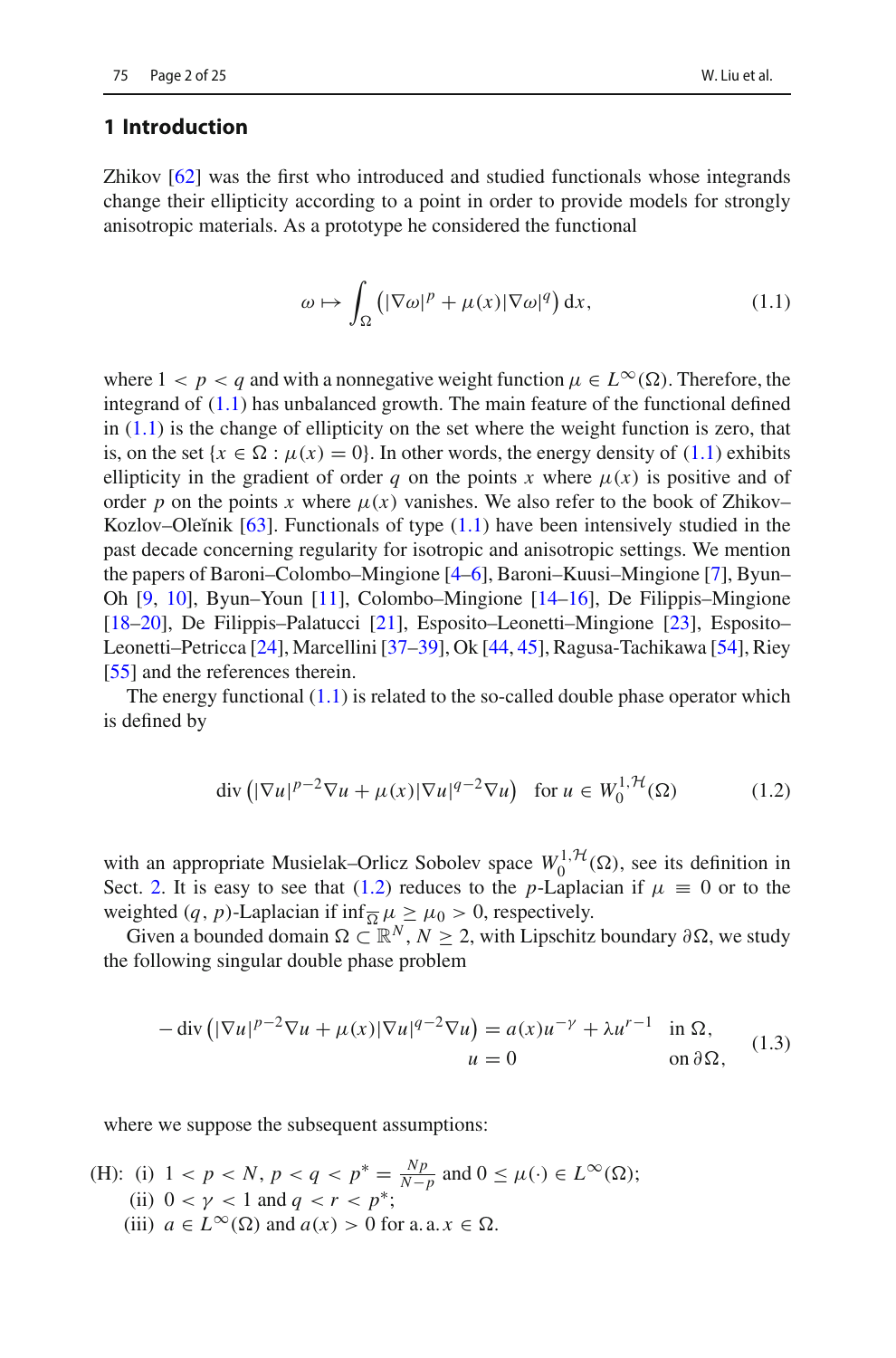A function  $u \in W_0^{1, \mathcal{H}}(\Omega)$  is said to be a weak solution if  $a(\cdot)u^{-\gamma}h \in L^1(\Omega)$ ,  $u > 0$ for a. a.  $x \in \Omega$  and

<span id="page-2-0"></span>
$$
\int_{\Omega} \left( |\nabla u|^{p-2} \nabla u + \mu(x) |\nabla u|^{q-2} \nabla u \right) \cdot \nabla h \, dx
$$
\n
$$
= \int_{\Omega} a(x) u^{-\gamma} h \, dx + \lambda \int_{\Omega} u^{r-1} h \, dx \tag{1.4}
$$

is satisfied for all  $h \in W_0^{1,1}(\Omega)$ . Due to (H)(ii) we see that  $\int_{\Omega} u^{r-1} h \, dx$  is finite since  $r < p^*$ . So, the definition of a weak solution in  $(1.4)$  is well-defined. The corresponding energy functional  $\varphi_{\lambda} : W_0^{1,\mathcal{H}}(\Omega) \to \mathbb{R}$  for problem [\(1.3\)](#page-1-2) is given by

$$
\varphi_{\lambda}(u) = \frac{1}{p} \|\nabla u\|_{p}^{p} + \frac{1}{q} \|\nabla u\|_{q,\mu}^{q} - \frac{1}{1-\gamma} \int_{\Omega} a(x)|u|^{1-\gamma} dx - \frac{\lambda}{r} \|u\|_{r}^{r}.
$$

<span id="page-2-1"></span>The main result in this paper is the following theorem.

**Theorem 1.1** *Let hypotheses* (H) *be satisfied. Then there exists*  $\lambda_0^* > 0$  *such that for*  $all \lambda \in (0, \hat{\lambda}_0^*]$  *problem* [\(1.3\)](#page-1-2) *has at least two weak solutions*  $u^*, v^* \in W_0^{1,1}(\Omega)$  *such that*  $\varphi_{\lambda}(u^*) < 0 < \varphi_{\lambda}(v^*)$ *.* 

The main characteristic in our treatment is the usage of the so-called Nehari manifold which turned into a very powerful tool in order to find solutions for differential equations via critical point theory. This method was first introduced by Nehari [\[42,](#page-23-7) [43\]](#page-23-8) and the idea behind is the following: For a real reflexive Banach space *X* and a functional  $\Psi \in C^1(X, \mathbb{R})$ , we see that a critical point  $u \neq 0$  of  $\Psi$  belongs to the set

$$
\mathcal{N} = \left\{ u \in X \backslash \{0\} : \langle \Psi'(u), u \rangle = 0 \right\},\
$$

where  $\langle \cdot, \cdot \rangle$  is the duality paring between *X* and its dual space *X*<sup>\*</sup>. Therefore, *N* is a natural constraint for finding nontrivial critical points of  $\Psi$ . We mention the book chapter of Szulkin–Weth [\[57\]](#page-24-4) in order to have a very good description of the method.

Because of the appearance of the singular term in  $(1.3)$ , it is clear that the corresponding energy functional for problem  $(1.3)$  is not  $C<sup>1</sup>$  and so we need to make several modifications in order to use the Nehari manifold method. With our work we extend the recent papers of Papageorgiou–Repovš–Vetro [\[49\]](#page-23-9) for the weighted (*p*, *q*)-Laplacian and Papageorgiou-Winkert [\[51](#page-24-5)] for the *p*-Laplacian. In contrast to these works we are working in Musielak–Orlicz Sobolev spaces and not in usual Sobolev spaces.

To the best of our knowledge, there are only two works dealing with singular double phase problems. Chen–Ge–Wen–Cao [\[12](#page-22-10)] considered problems of type [\(1.3\)](#page-1-2) and proved the existence of a weak solution with negative energy. Very recently, Farkas–Winkert [\[25](#page-23-10)] studied singular Finsler double phase problems of the form

$$
- \operatorname{div} \left( F^{p-1}(\nabla u) \nabla F(\nabla u) + \mu(x) F^{q-1}(\nabla u) \nabla F(\nabla u) \right) = u^{p^* - 1} + \lambda \left( u^{\gamma - 1} + g(u) \right)
$$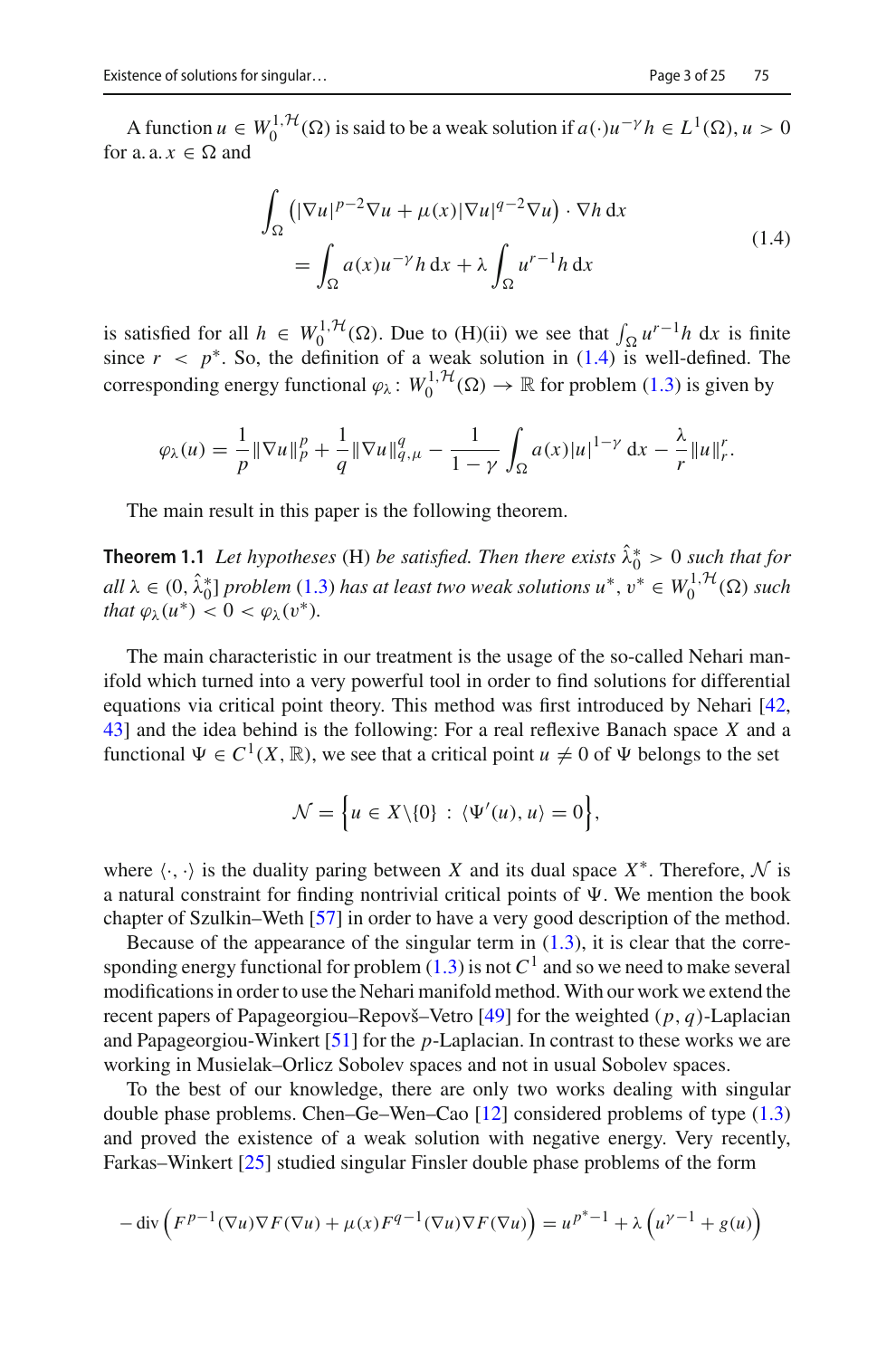in  $\Omega$  and  $u = 0$  on  $\partial \Omega$ , where ( $\mathbb{R}^{N}$ , *F*) is a Minkowski space. Based on variational tools, the existence of one weak solution is shown. Both works show only the existence of one weak solution (in contrast to our work) and the treatments are completely different from ours.

Finally, existence results for double phase problems with homogeneous Dirichlet or nonlinear Neumann boundary conditions without singular term can be found in the papers of Colasuonno–Squassina [\[13](#page-22-11)], El Manouni–Marino–Winkert [\[22](#page-23-11)], Gasiński–Papageorgiou [\[26](#page-23-12)], Gasiński–Winkert [\[28](#page-23-13)[–30\]](#page-23-14), Liu–Dai [\[34](#page-23-15)[–36](#page-23-16)], Marino– Winkert [\[40](#page-23-17)], Papageorgiou–Rădulescu–Repovš [\[47\]](#page-23-18), Papageorgiou–Vetro–Vetro [\[50](#page-23-19)], Perera–Squassina [\[52](#page-24-6)], Zeng–Bai–Gasiński–Winkert [\[60,](#page-24-7) [61](#page-24-8)] and the references therein. For related works dealing with certain types of double phase problems we refer to the works of Alves–Santos–Silva [\[1\]](#page-22-12), Bahrouni–Rădulescu–Winkert [\[2](#page-22-13)], Barletta– Tornatore [\[3](#page-22-14)], Biagi–Esposito–Vecchi [\[8](#page-22-15)], Lei [\[33\]](#page-23-20), Papageorgiou–Rădulescu–Repovš [\[46](#page-23-21)], Rădulescu [\[53\]](#page-24-9), Sun–Wu–Long [\[56\]](#page-24-10), Wang–Zhao–Zhao [\[58\]](#page-24-11) and Zeng–Bai– Gasiński–Winkert [\[59\]](#page-24-12).

#### <span id="page-3-0"></span>**2 Preliminaries**

In this section we recall the main properties on the theory of Musielak–Orlicz spaces  $L^{\mathcal{H}}(\Omega)$  and  $W_0^{1,\mathcal{H}}(\Omega)$ , respectively. We refer to Colasuonno–Squassina [\[13](#page-22-11)], Harjulehto–Hästö [\[31](#page-23-22)] and Musielak [\[41\]](#page-23-23) for the main results in this direction.

We denote by  $L^r(\Omega)$  and  $L^r(\Omega; \mathbb{R}^N)$  the usual Lebesgue spaces equipped with the norm  $\|\cdot\|_r$  for every  $1 \leq r < \infty$ . For  $1 < r < \infty$ ,  $W^{1,r}(\Omega)$  and  $W_0^{1,r}(\Omega)$  stand for the Sobolev spaces endowed with the norms  $\|\cdot\|_{1,r}$  and  $\|\cdot\|_{1,r,0} = \|\nabla \cdot\|_r$ , respectively.

Let  $H: \Omega \times [0, \infty) \rightarrow [0, \infty)$  be the function defined by

$$
\mathcal{H}(x,t) = t^p + \mu(x)t^q.
$$

Then, the Musielak–Orlicz space  $L^{\mathcal{H}}(\Omega)$  is defined by

$$
L^{\mathcal{H}}(\Omega) = \left\{ u \mid u : \Omega \to \mathbb{R} \text{ is measurable and } \rho_{\mathcal{H}}(u) < +\infty \right\}
$$

equipped with the Luxemburg norm

<span id="page-3-1"></span>
$$
||u||_{\mathcal{H}} = \inf \left\{ \tau > 0 : \rho_{\mathcal{H}} \left( \frac{u}{\tau} \right) \leq 1 \right\},\
$$

where the modular function  $\rho_H: L^{\mathcal{H}}(\Omega) \to \mathbb{R}$  is given by

$$
\rho_{\mathcal{H}}(u) := \int_{\Omega} \mathcal{H}(x, |u|) dx = \int_{\Omega} (|u|^p + \mu(x)|u|^q) dx.
$$
 (2.1)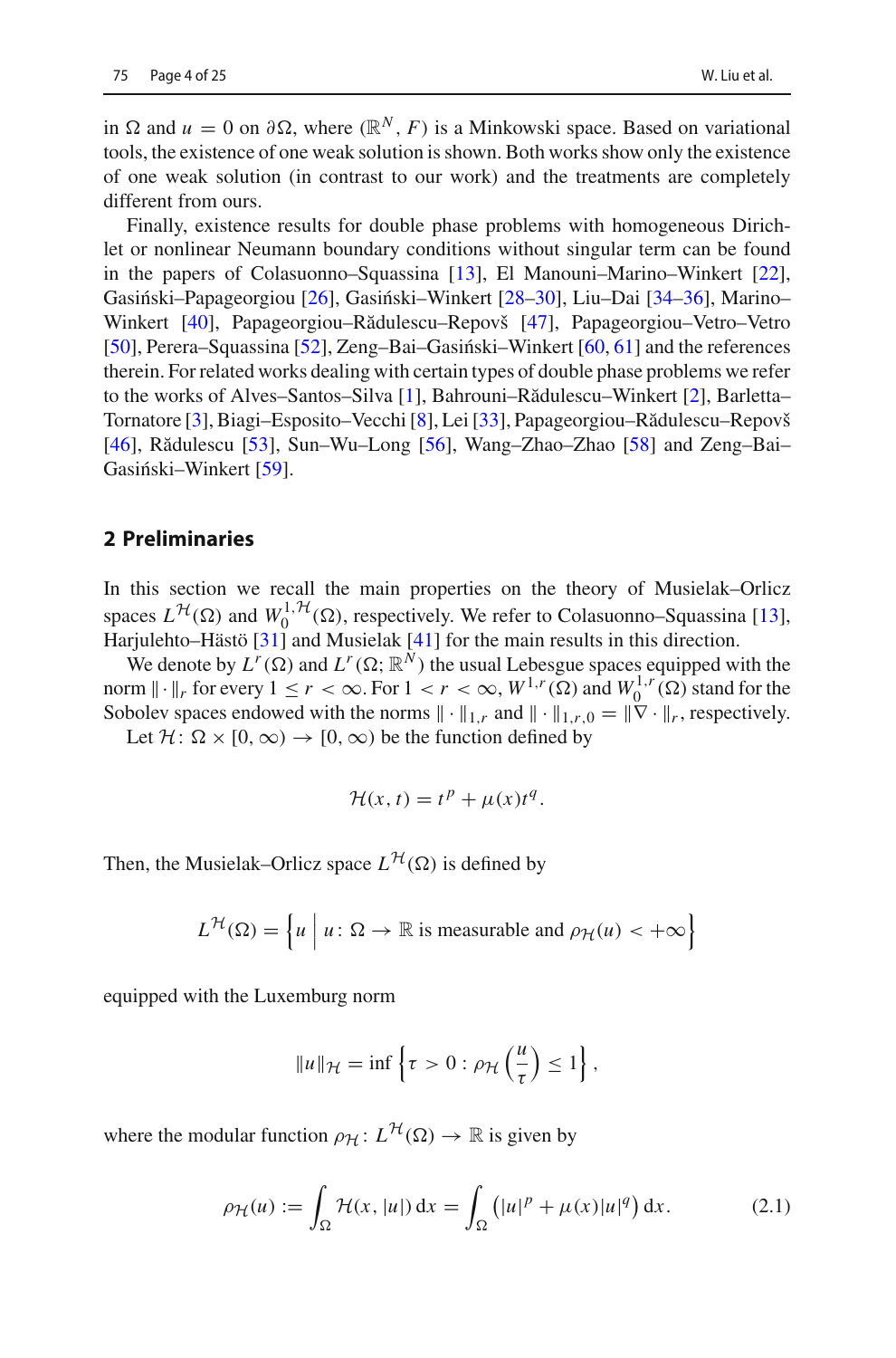$$
L^q_\mu(\Omega) = \left\{ u \mid u \colon \Omega \to \mathbb{R} \text{ is measurable and } \int_{\Omega} \mu(x) |u|^q \, \mathrm{d}x < +\infty \right\},
$$

which is endowed with the seminorm

$$
||u||_{q,\mu} = \left(\int_{\Omega} \mu(x)|u|^q dx\right)^{\frac{1}{q}}.
$$

In the same way we define  $L^q_\mu(\Omega; \mathbb{R}^N)$ .

The Musielak–Orlicz Sobolev space  $W^{1, \mathcal{H}}(\Omega)$  is defined by

$$
W^{1,\mathcal{H}}(\Omega) = \left\{ u \in L^{\mathcal{H}}(\Omega) : |\nabla u| \in L^{\mathcal{H}}(\Omega) \right\}
$$

equipped with the norm

$$
||u||_{1,\mathcal{H}} = ||\nabla u||_{\mathcal{H}} + ||u||_{\mathcal{H}},
$$

where  $\|\nabla u\|_{\mathcal{H}} = \|\nabla u\|_{\mathcal{H}}$ . The completion of  $C_0^{\infty}(\Omega)$  in  $W^{1,\mathcal{H}}(\Omega)$  is denoted by  $W_0^{1, \mathcal{H}}(\Omega)$  and from (H)(i) we have an equivalent norm on  $W_0^{1, \mathcal{H}}(\Omega)$  given by

$$
||u||_{1,\mathcal{H},0}=||\nabla u||_{\mathcal{H}},
$$

see Proposition 2.18(ii) of Crespo–Blanco–Gasiński–Harjulehto–Winkert [\[17](#page-22-16)]. We know that  $W^{1, H}(\Omega)$  and  $W_0^{1, H}(\Omega)$  are reflexive Banach spaces.

<span id="page-4-1"></span>We have the following embedding results for the spaces  $L^{\mathcal{H}}(\Omega)$  and  $W_0^{1,\mathcal{H}}(\Omega)$ .

**Proposition 2.1** *Let* (H)(i) *be satisfied. Then the following embeddings hold:*

(i) 
$$
L^{\mathcal{H}}(\Omega) \hookrightarrow L^{r}(\Omega)
$$
 and  $W_0^{1,\mathcal{H}}(\Omega) \hookrightarrow W_0^{1,r}(\Omega)$  are continuous for all  $r \in [1, p]$ ;

- (ii)  $W_0^{1,\mathcal{H}}(\Omega) \hookrightarrow L^r(\Omega)$  *is continuous for all*  $r \in [1, p^*]$ *;*
- (iii)  $W_0^{1,\mathcal{H}}(\Omega) \hookrightarrow L^r(\Omega)$  *is compact for all*  $r \in [1, p^*);$
- $(iv) L^{\tilde{\mathcal{H}}}(\Omega) \hookrightarrow L_{\mu}^{q}(\Omega)$  *is continuous;*
- (v)  $L^q(\Omega) \hookrightarrow L^{\mathcal{H}}(\Omega)$  *is continuous.*

<span id="page-4-0"></span>The norm  $\|\cdot\|_{\mathcal{H}}$  and the modular function  $\rho_{\mathcal{H}}$  are related as follows, see Liu–Dai [\[34](#page-23-15), Proposition 2.1].

**Proposition 2.2** *Let* (H)(i) *be satisfied, let*  $y \in L^{\mathcal{H}}(\Omega)$  *and let*  $\rho_{\mathcal{H}}$  *be defined by* [\(2.1\)](#page-3-1)*. Then the following hold:*

- (i) If  $y \neq 0$ , then  $||y||_{\mathcal{H}} = \lambda$  if and only if  $\rho_{\mathcal{H}}(\frac{y}{\lambda}) = 1$ ;
- (ii)  $||y||_{\mathcal{H}} < 1$  (resp. > 1, = 1) if and only if  $\rho_{\mathcal{H}}(y) < 1$  (resp. > 1, = 1);
- $||\hat{f}|| ||y||_{\mathcal{H}}$  < 1, then  $||y||_{\mathcal{H}}^q \le \rho_{\mathcal{H}}(y) \le ||y||_{\mathcal{H}}^p$ ;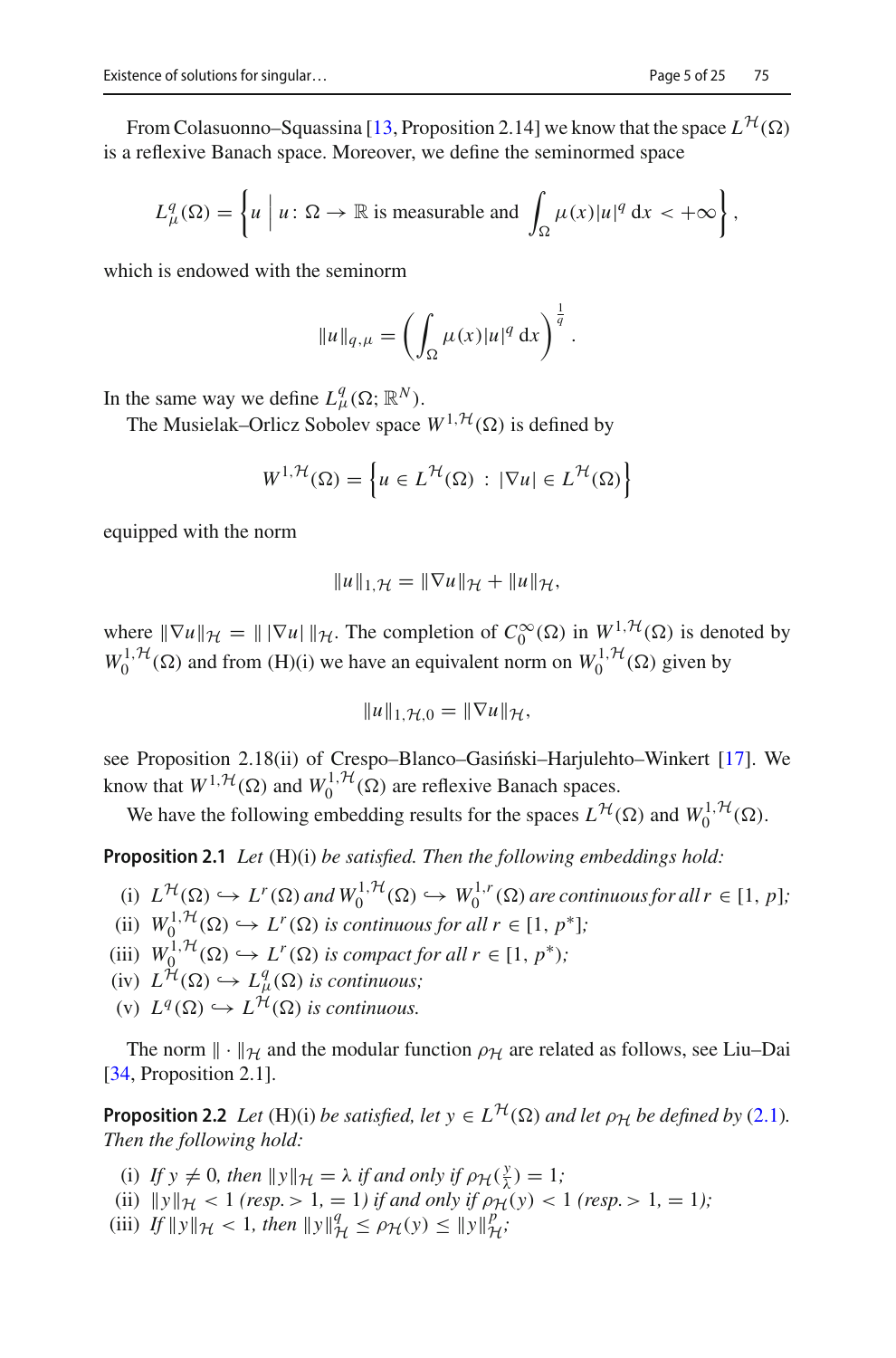- $(v)$   $\|y\|_{\mathcal{H}} \to 0$  *if and only if*  $\rho_{\mathcal{H}}(y) \to 0$ *;*
- (vi)  $\|y\|_{\mathcal{H}} \to +\infty$  *if and only if*  $\rho_{\mathcal{H}}(y) \to +\infty$ *.*

Let  $A: W_0^{1, H}(\Omega) \to W_0^{1, H}(\Omega)^*$  be the nonlinear map defined by

<span id="page-5-0"></span>
$$
\langle A(u), \varphi \rangle_{\mathcal{H}} := \int_{\Omega} \left( |\nabla u|^{p-2} \nabla u + \mu(x) |\nabla u|^{q-2} \nabla u \right) \cdot \nabla \varphi \, \mathrm{d}x \tag{2.2}
$$

for all  $u, \varphi \in W_0^{1,\mathcal{H}}(\Omega)$ , where  $\langle \cdot, \cdot \rangle_{\mathcal{H}}$  is the duality pairing between  $W_0^{1,\mathcal{H}}(\Omega)$  and its dual space  $W_0^{1, H}(\Omega)^*$ . The operator  $A: W_0^{1, H}(\Omega) \to W_0^{1, H}(\Omega)^*$  has the following properties, see Liu–Dai [\[34\]](#page-23-15).

**Proposition 2.3** *The operator A defined by* [\(2.2\)](#page-5-0) *is bounded (that is, it maps bounded sets into bounded sets), continuous, strictly monotone (hence maximal monotone) and it is of type*  $(S_+)$ *.* 

### **3 Proof of the main result**

In this section we are going to prove our main result stated as Theorem [1.1](#page-2-1) in Sect. [1.](#page-1-3)

To this end, recall that  $\varphi_{\lambda} : W_0^{1,\mathcal{H}}(\Omega) \to \mathbb{R}$  is the corresponding energy function for problem  $(1.3)$  given by

$$
\varphi_{\lambda}(u) = \frac{1}{p} \|\nabla u\|_{p}^{p} + \frac{1}{q} \|\nabla u\|_{q,\mu}^{q} - \frac{1}{1-\gamma} \int_{\Omega} a(x)|u|^{1-\gamma} dx - \frac{\lambda}{r} \|u\|_{r}^{r}.
$$

Due to the presence of the singular term  $a(x)|u|^{1-\gamma}$  we know that  $\varphi_{\lambda}$  is not  $C^1$ . In order to overcome this, we will make use of the fibering method along with the Nehari manifold mentioned in the Introduction. Now we consider the fibering function  $\omega_u: [0, +\infty) \to \mathbb{R}$  for  $u \in W_0^{1, \mathcal{H}}(\Omega)$ ,  $u \neq 0$ , defined by

$$
\omega_u(t) = \varphi_\lambda(tu) \quad \text{for all } t \ge 0.
$$

The Nehari manifold corresponding to the functional  $\varphi_{\lambda}$  is defined by

$$
\mathcal{N}_{\lambda} = \left\{ u \in W_0^{1, \mathcal{H}}(\Omega) \setminus \{0\} : \|\nabla u\|_p^p + \|\nabla u\|_{q, \mu}^q = \int_{\Omega} a(x)|u|^{1-\gamma} dx + \lambda \|u\|_r^r \right\}
$$

$$
= \left\{ u \in W_0^{1, \mathcal{H}}(\Omega) \setminus \{0\} : \omega_u'(1) = 0 \right\}.
$$

It is easy to see that  $\mathcal{N}_{\lambda}$  is smaller than  $W_0^{1,\mathcal{H}}(\Omega)$  and it contains the weak solutions of problem [\(1.3\)](#page-1-2). We will see that the functional  $\varphi_{\lambda}$  has nice properties restricted to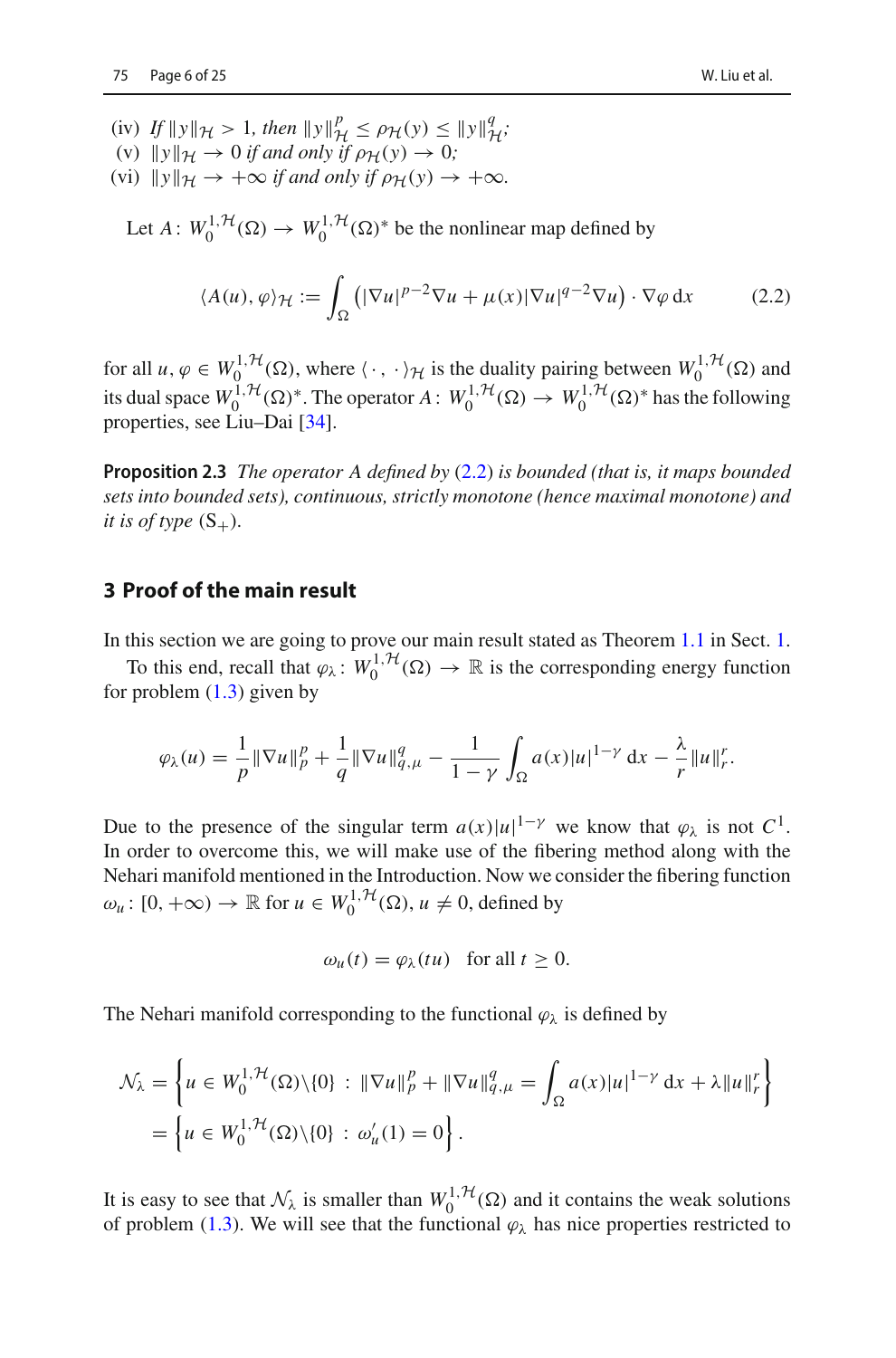$\mathcal{N}_{\lambda}$  which fail globally. For our further considerations we need to decompose the set  $\mathcal{N}_{\lambda}$  in the following way:

$$
\mathcal{N}_{\lambda}^{+} = \left\{ u \in \mathcal{N}_{\lambda} : (p + \gamma - 1) \|\nabla u\|_{p}^{p} + (q + \gamma - 1) \|\nabla u\|_{q,\mu}^{q} - \lambda (r + \gamma - 1) \|u\|_{r}^{r} > 0 \right\}
$$
  
\n
$$
= \left\{ u \in \mathcal{N}_{\lambda} : \omega_{u}''(1) > 0 \right\},
$$
  
\n
$$
\mathcal{N}_{\lambda}^{0} = \left\{ u \in \mathcal{N}_{\lambda} : (p + \gamma - 1) \|\nabla u\|_{p}^{p} + (q + \gamma - 1) \|\nabla u\|_{q,\mu}^{q} = \lambda (r + \gamma - 1) \|u\|_{r}^{r} \right\}
$$
  
\n
$$
= \left\{ u \in \mathcal{N}_{\lambda} : \omega_{u}''(1) = 0 \right\},
$$
  
\n
$$
\mathcal{N}_{\lambda}^{-} = \left\{ u \in \mathcal{N}_{\lambda} : (p + \gamma - 1) \|\nabla u\|_{p}^{p} + (q + \gamma - 1) \|\nabla u\|_{q,\mu}^{q} - \lambda (r + \gamma - 1) \|u\|_{r}^{r} < 0 \right\}
$$
  
\n
$$
= \left\{ u \in \mathcal{N}_{\lambda} : \omega_{u}''(1) < 0 \right\}.
$$

<span id="page-6-2"></span>We start with the following proposition about the coercivity of the energy functional  $\varphi_{\lambda}$  restricted to  $\mathcal{N}_{\lambda}$ .

**Proposition 3.1** Let hypotheses (H) be satisfied. Then  $\varphi_{\lambda}|_{\mathcal{N}_{\lambda}}$  is coercive.

*Proof* Let  $u \in \mathcal{N}_{\lambda}$  with  $||u||_{1,\mathcal{H},0} > 1$ . From the definition of the Nehari manifold  $\mathcal{N}_{\lambda}$ we have

<span id="page-6-0"></span>
$$
-\frac{\lambda}{r}||u||_r^r = -\frac{1}{r}||\nabla u||_p^p - \frac{1}{r}||\nabla u||_{q,\mu}^q + \frac{1}{r}\int_{\Omega}a(x)|u|^{1-\gamma} dx.
$$
 (3.1)

Combining [\(3.1\)](#page-6-0) with  $\varphi_{\lambda}$  and applying Proposition [2.2\(](#page-4-0)iv) along with Theorem 13.17 of Hewitt-Stromberg [\[32](#page-23-24), p. 196] gives

$$
\varphi_{\lambda}(u) = \left[\frac{1}{p} - \frac{1}{r}\right] \|\nabla u\|_{p}^{p} + \left[\frac{1}{q} - \frac{1}{r}\right] \|\nabla u\|_{q,\mu}^{q} + \left[\frac{1}{r} - \frac{1}{1-\gamma}\right] \int_{\Omega} a(x)|u|^{1-\gamma} dx
$$
  
\n
$$
\geq \left[\frac{1}{q} - \frac{1}{r}\right] \rho_{\mathcal{H}}(\nabla u) + \left[\frac{1}{r} - \frac{1}{1-\gamma}\right] \int_{\Omega} a(x)|u|^{1-\gamma} dx
$$
  
\n
$$
\geq c_1 \|u\|_{1,\mathcal{H},0}^p - c_2 \|u\|_{1,\mathcal{H},0}^{1-\gamma}
$$

for some  $c_1, c_2 > 0$  because of  $p < q < r$ . Hence, due to  $1 - \gamma < 1 < p$ , the assertion of the proposition follows.

<span id="page-6-3"></span>Let  $m_{\lambda}^+$  = inf<sub> $\mathcal{N}_{\lambda}^+$ </sub>  $\varphi_{\lambda}$ .

**Proposition 3.2** Let hypotheses (H) be satisfied and suppose that  $\mathcal{N}^+_{\lambda} \neq \emptyset$ . Then  $m_{\lambda}^{+} < 0.$ 

*Proof* Let  $u \in \mathcal{N}_{\lambda}^+$ . First note that  $\mathcal{N}_{\lambda}^+ \subseteq \mathcal{N}_{\lambda}$  which implies that

<span id="page-6-1"></span>
$$
-\frac{1}{1-\gamma} \int_{\Omega} a(x)|u|^{1-\gamma} dx = -\frac{1}{1-\gamma} \left( \|\nabla u\|_{p}^{p} + \|\nabla u\|_{q,\mu}^{q} \right) + \frac{\lambda}{1-\gamma} \|u\|_{r}^{r}.
$$
 (3.2)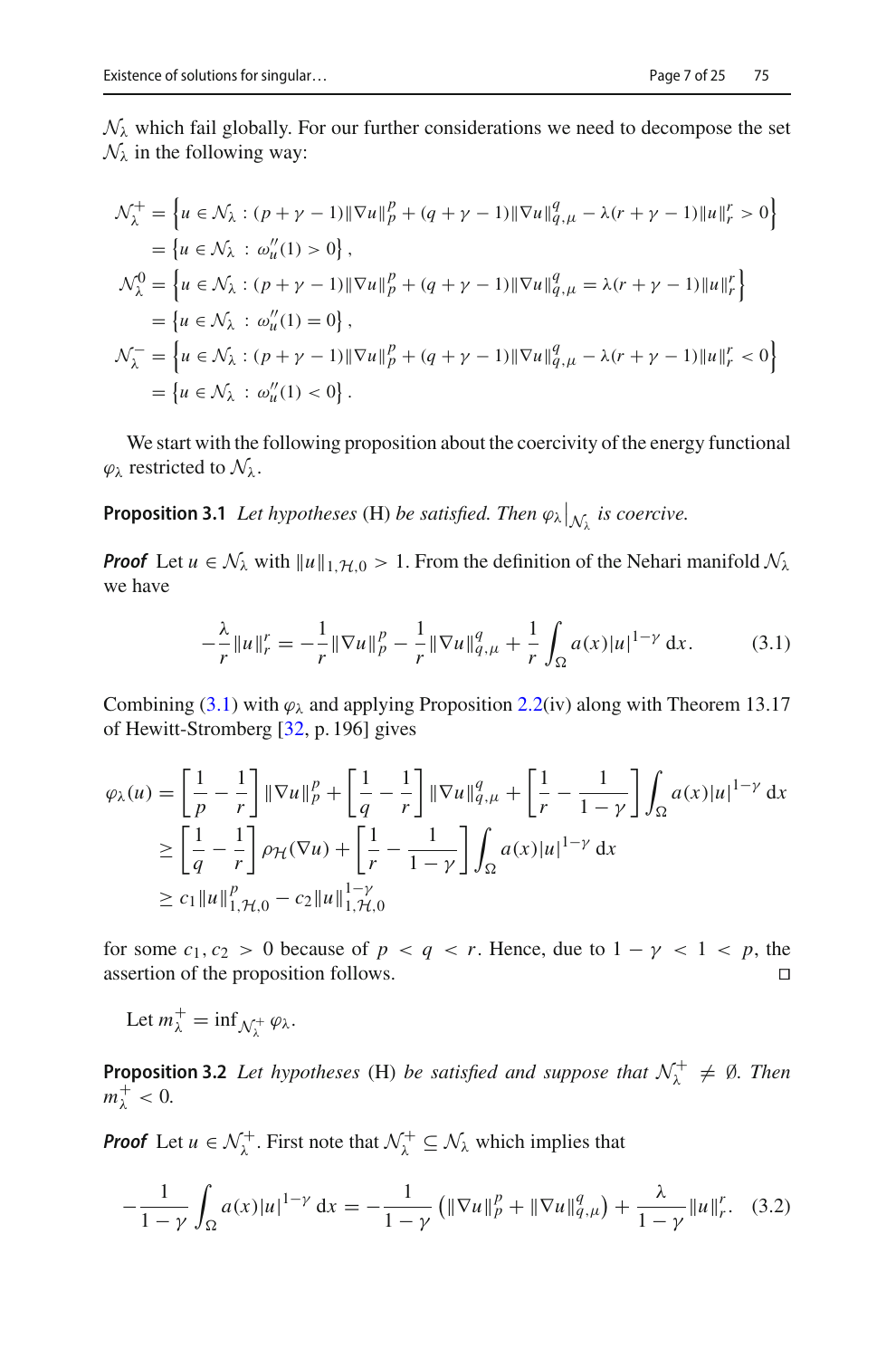On the other hand, by definition of  $\mathcal{N}_{\lambda}^{+}$ , we have

<span id="page-7-0"></span>
$$
\lambda \|u\|_{r}^{r} < \frac{p+\gamma-1}{r+\gamma-1} \|\nabla u\|_{p}^{p} + \frac{q+\gamma-1}{r+\gamma-1} \|\nabla u\|_{q,\mu}^{q}.\tag{3.3}
$$

From  $(3.3)$  and  $(3.2)$  it follows that

$$
\varphi_{\lambda}(u) = \frac{1}{p} \|\nabla u\|_{p}^{p} + \frac{1}{q} \|\nabla u\|_{q,\mu}^{q} - \frac{1}{1-\gamma} \int_{\Omega} a(x)|u|^{1-\gamma} dx - \frac{\lambda}{r} \|u\|_{r}^{r}
$$
  
\n
$$
= \left[\frac{1}{p} - \frac{1}{1-\gamma}\right] \|\nabla u\|_{p}^{p} + \left[\frac{1}{q} - \frac{1}{1-\gamma}\right] \|\nabla u\|_{q,\mu}^{q} + \lambda \left[\frac{1}{1-\gamma} - \frac{1}{r}\right] \|u\|_{r}^{r}
$$
  
\n
$$
\leq \left[\frac{-(p+\gamma-1)}{p(1-\gamma)} + \frac{p+\gamma-1}{r+\gamma-1} \cdot \frac{r+\gamma-1}{r(1-\gamma)}\right] \|\nabla u\|_{p}^{p}
$$
  
\n
$$
+ \left[\frac{-(q+\gamma-1)}{q(1-\gamma)} + \frac{q+\gamma-1}{r+\gamma-1} \cdot \frac{r+\gamma-1}{r(1-\gamma)}\right] \|\nabla u\|_{q,\mu}^{q}
$$
  
\n
$$
= \frac{p+\gamma-1}{1-\gamma} \left[\frac{1}{r} - \frac{1}{p}\right] \|\nabla u\|_{p}^{p} + \frac{q+\gamma-1}{1-\gamma} \left[\frac{1}{r} - \frac{1}{q}\right] \|\nabla u\|_{q,\mu}^{q}
$$
  
\n
$$
< 0,
$$

since  $p < q < r$ . Hence,  $\varphi_{\lambda}|_{\mathcal{N}_{\lambda}^{+}} < 0$  and so  $m_{\lambda}^{+} < 0$ .

<span id="page-7-4"></span>**Proposition 3.3** *Let hypotheses* (H) *be satisfied. Then there exists*  $\lambda^* > 0$  *such that*  $\mathcal{N}_{\lambda}^{0} = \emptyset$  *for all*  $\lambda \in (0, \lambda^*)$ *.* 

*Proof* Arguing indirectly, suppose that for every  $\lambda^* > 0$  there exists  $\lambda \in (0, \lambda^*)$  such that  $\mathcal{N}_{\lambda}^0 \neq \emptyset$ . Hence, for any given  $\lambda > 0$ , we can find  $u \in \mathcal{N}_{\lambda}^0$  such that

$$
(p + \gamma - 1) \|\nabla u\|_p^p + (q + \gamma - 1) \|\nabla u\|_{q,\mu}^q = \lambda (r + \gamma - 1) \|u\|_r^r. \tag{3.4}
$$

Since  $u \in \mathcal{N}_{\lambda}$ , one also has

<span id="page-7-2"></span><span id="page-7-1"></span>
$$
(r + \gamma - 1) \|\nabla u\|_p^p + (r + \gamma - 1) \|\nabla u\|_{q,\mu}^q
$$
  
=  $(r + \gamma - 1) \int_{\Omega} a(x) |u|^{1-\gamma} dx + \lambda (r + \gamma - 1) \|u\|_r^r.$  (3.5)

Subtracting [\(3.4\)](#page-7-1) from [\(3.5\)](#page-7-2) yields

$$
(r-p)\|\nabla u\|_{p}^{p} + (r-q)\|\nabla u\|_{q,\mu}^{q} = (r+\gamma-1)\int_{\Omega}a(x)|u|^{1-\gamma} dx.
$$
 (3.6)

Applying Proposition [2.2\(](#page-4-0)iii), (iv), Theorem 13.17 of Hewitt-Stromberg [\[32,](#page-23-24) p. 196] and Proposition  $2.1(ii)$  $2.1(ii)$  we get from  $(3.6)$  that

<span id="page-7-3"></span>
$$
\min\left\{\|u\|_{1,\mathcal{H},0}^p,\|u\|_{1,\mathcal{H},0}^q\right\}\leq c_3\|u\|_{1,\mathcal{H},0}^{1-\gamma}
$$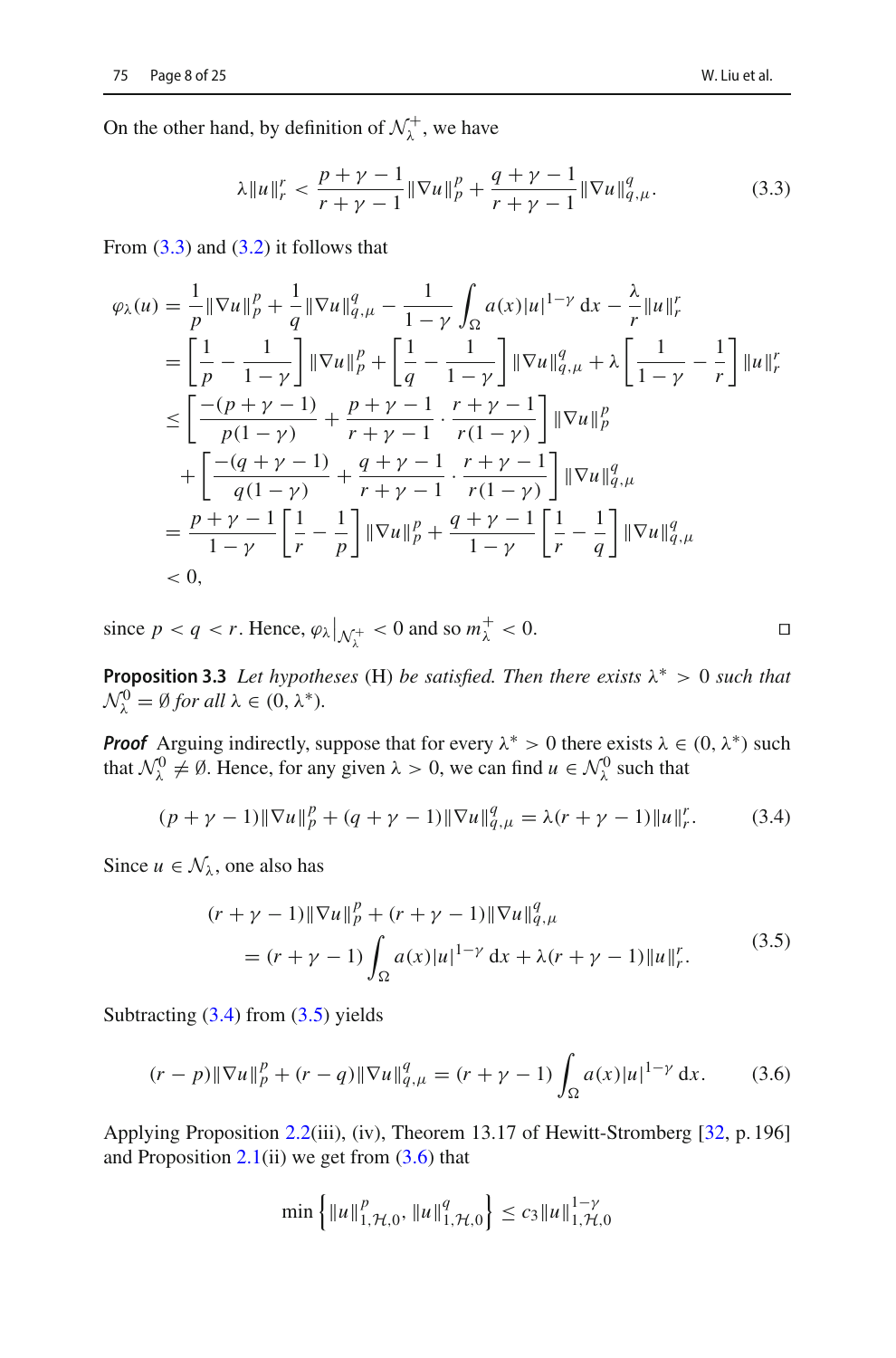<span id="page-8-0"></span>
$$
\|u\|_{1,\mathcal{H},0} \le c_4 \tag{3.7}
$$

for some  $c_4 > 0$ .

On the other hand, from  $(3.4)$ , Proposition [2.2\(](#page-4-0)iii), (iv) and Proposition [2.1\(](#page-4-1)ii) we have

$$
\min \left\{ \|u\|_{1,\mathcal{H},0}^p, \|u\|_{1,\mathcal{H},0}^q \right\} \leq \lambda c_5 \|u\|_{1,\mathcal{H},0}^r
$$

for some  $c_5 > 0$ . Consequently,

$$
||u||_{1,\mathcal{H},0} \geq \left(\frac{1}{\lambda c_5}\right)^{\frac{1}{r-p}} \quad \text{or} \quad ||u||_{1,\mathcal{H},0} \geq \left(\frac{1}{\lambda c_5}\right)^{\frac{1}{r-q}}.
$$

If  $\lambda \to 0^+$ , due to  $p < q < r$ , then  $||u||_{1, \mathcal{H},0} \to +\infty$ , which contradicts [\(3.7\)](#page-8-0).

<span id="page-8-1"></span>**Proposition 3.4** *Let hypotheses* (H) *be satisfied. Then there exists*  $\hat{\lambda}^* \in (0, \lambda^*]$  *such* that  $\mathcal{N}_{\lambda}^{\pm} \neq \emptyset$  for all  $\lambda \in (0, \lambda^*)$ . In addition, for any  $\lambda \in (0, \lambda^*)$ , there exists  $u^* \in \mathcal{N}_{\lambda}^+$ <br>such that  $\varphi_{\lambda}(u^*) = m_{\lambda}^+ < 0$  and  $u^*(x) \geq 0$  for a. a.  $x \in \Omega$ .

*Proof* Let  $u \in W_0^{1, H}(\Omega) \setminus \{0\}$  and consider the function  $\hat{\psi}_u : (0, +\infty) \to \mathbb{R}$  defined by

$$
\hat{\psi}_u(t) = t^{p-r} \|\nabla u\|_p^p - t^{-r-\gamma+1} \int_{\Omega} a(x) |u|^{1-\gamma} dx.
$$

Since  $r - p < r + \gamma - 1$  we can find  $\hat{t}_0 > 0$  such that

$$
\hat{\psi}_u\left(\hat{t}_0\right) = \max_{t>0} \hat{\psi}_u(t).
$$

Thus,  $\psi'_u(\hat{t}_0) = 0$ , that is,

$$
(p-r)\hat{t}_0^{p-r-1} \|\nabla u\|_p^p + (r+\gamma-1)\hat{t}_0^{-r-\gamma} \int_{\Omega} a(x)|u|^{1-\gamma} dx = 0.
$$

Hence

$$
\hat{t}_0 = \left[ \frac{(r + \gamma - 1) \int_{\Omega} a(x) |u|^{1 - \gamma} dx}{(r - p) \| \nabla u \|_p^p} \right]^{\frac{1}{p + \gamma - 1}}
$$

.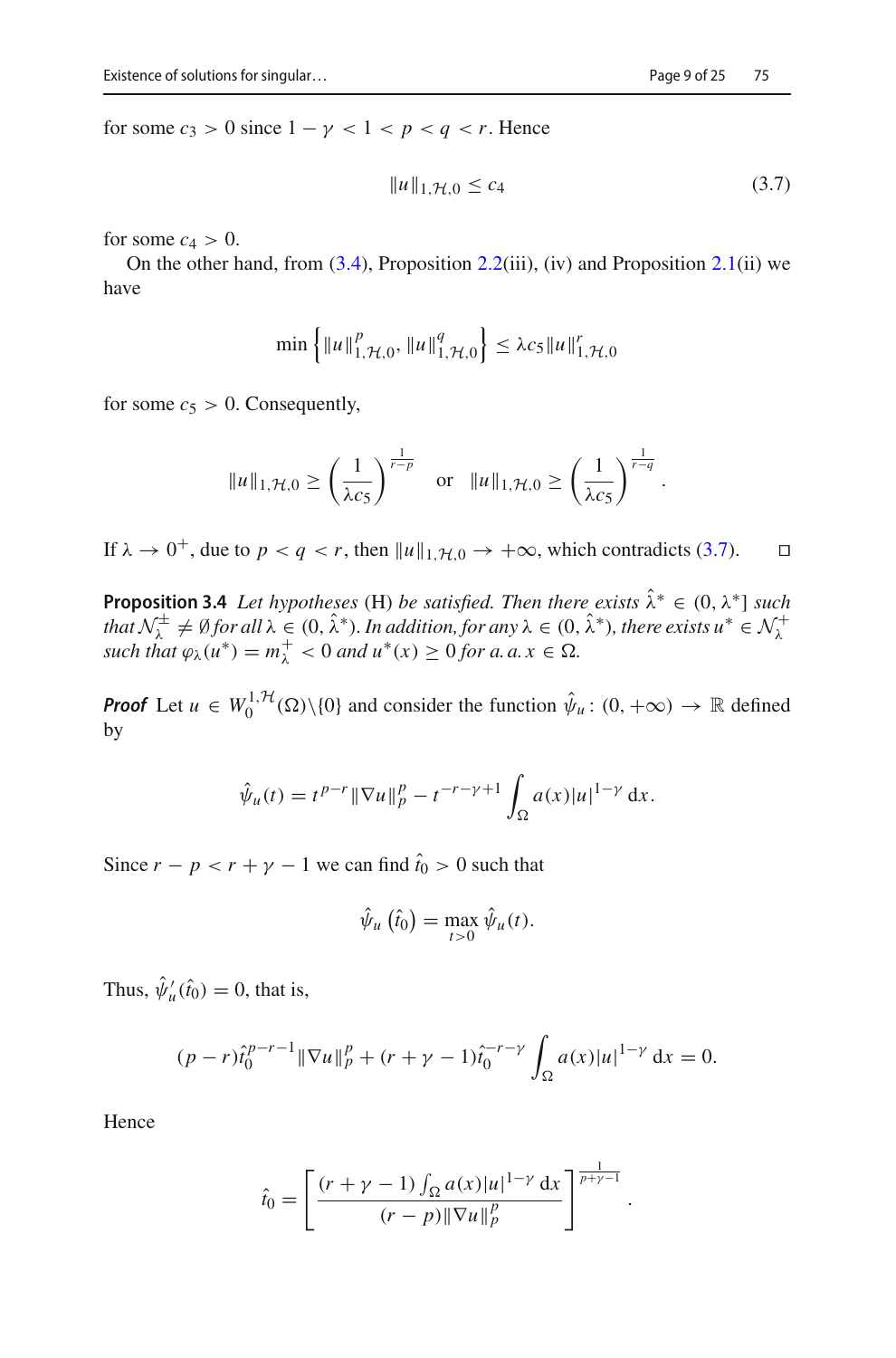Moreover, we have

$$
\hat{\psi}_{u}(\hat{t}_{0}) = \frac{\left[ (r-p) \|\nabla u\|_{p}^{p} \right]^{\frac{r-p}{p+\gamma-1}}}{\left[ (r+\gamma-1) \int_{\Omega} a(x)|u|^{1-\gamma} dx \right]^{\frac{r-p}{p+\gamma-1}}} \|\nabla u\|_{p}^{p}
$$
\n
$$
-\frac{\left[ (r-p) \|\nabla u\|_{p}^{p} \right]^{\frac{r+\gamma-1}{p+\gamma-1}}}{\left[ (r+\gamma-1) \int_{\Omega} a(x)|u|^{1-\gamma} dx \right]^{\frac{r+\gamma-1}{p+\gamma-1}}} \int_{\Omega} a(x)|u|^{1-\gamma} dx
$$
\n
$$
=\frac{(r-p)^{\frac{r-p}{p+\gamma-1}} \|\nabla u\|_{p}^{\frac{p(r+\gamma-1)}{p+\gamma-1}}}{\left[ (\gamma+\gamma-1)^{\frac{r-p}{p+\gamma-1}} \left[ \int_{\Omega} a(x)|u|^{1-\gamma} dx \right]^{\frac{r-p}{p+\gamma-1}}}{\left[ (\gamma+\gamma-1)^{\frac{r+\gamma-1}{p+\gamma-1}} \left[ \int_{\Omega} a(x)|u|^{1-\gamma} dx \right]^{\frac{r-p}{p+\gamma-1}}}{\left[ \int_{\Omega} a(x)|u|^{1-\gamma} dx \right]^{\frac{r-p}{p+\gamma-1}}}
$$
\n
$$
=\frac{p+\gamma-1}{r-p} \left[ \frac{r-p}{r+\gamma-1} \right]^{\frac{r+\gamma-1}{p+\gamma-1}} \frac{\|\nabla u\|_{p}^{\frac{p(r+\gamma-1)}{p+\gamma-1}}}{\left[ \int_{\Omega} a(x)|u|^{1-\gamma} dx \right]^{\frac{r-p}{p+\gamma-1}}}.
$$
\n(3.8)

Let *S* be the best constant of the Sobolev embedding  $W_0^{1,p}(\Omega) \to L^{p^*}(\Omega)$ , that is,

<span id="page-9-2"></span><span id="page-9-1"></span><span id="page-9-0"></span>
$$
S\|u\|_{p^{*}}^{p} \leq \|\nabla u\|_{p}^{p}.
$$
\n(3.9)

Moreover, we have

$$
\int_{\Omega} a(x)|u|^{1-\gamma} dx \le c_6 \|u\|_{p^*}^{1-\gamma}
$$
\n(3.10)

for some  $c_6 > 0$ . Combining  $(3.8)$ ,  $(3.9)$  and  $(3.10)$  gives

$$
\hat{\psi}_{u}(\hat{t}_{0}) - \lambda ||u||_{r}^{r}
$$
\n
$$
= \frac{p + \gamma - 1}{r - p} \left[ \frac{r - p}{r + \gamma - 1} \right]^{\frac{r + \gamma - 1}{p + \gamma - 1}} \frac{||\nabla u||_{p}^{\frac{p(r + \gamma - 1)}{p + \gamma - 1}}}{\left[ \int_{\Omega} a(x) |u|^{1 - \gamma} dx \right]^{\frac{r - p}{p + \gamma - 1}}} - \lambda ||u||_{r}^{r}
$$
\n
$$
\geq \frac{p + \gamma - 1}{r - p} \left[ \frac{r - p}{r + \gamma - 1} \right]^{\frac{r + \gamma - 1}{p + \gamma - 1}} \frac{S^{\frac{r + \gamma - 1}{p + \gamma - 1}}}{\left( \int_{0}^{\infty} ||u||_{p^{*}}^{p} \right)^{\frac{r + \gamma - 1}{p + \gamma - 1}}} - \lambda c_{7} ||u||_{p^{*}}^{r}
$$
\n
$$
= \left[ c_{8} - \lambda c_{7} \right] ||u||_{p^{*}}^{r}
$$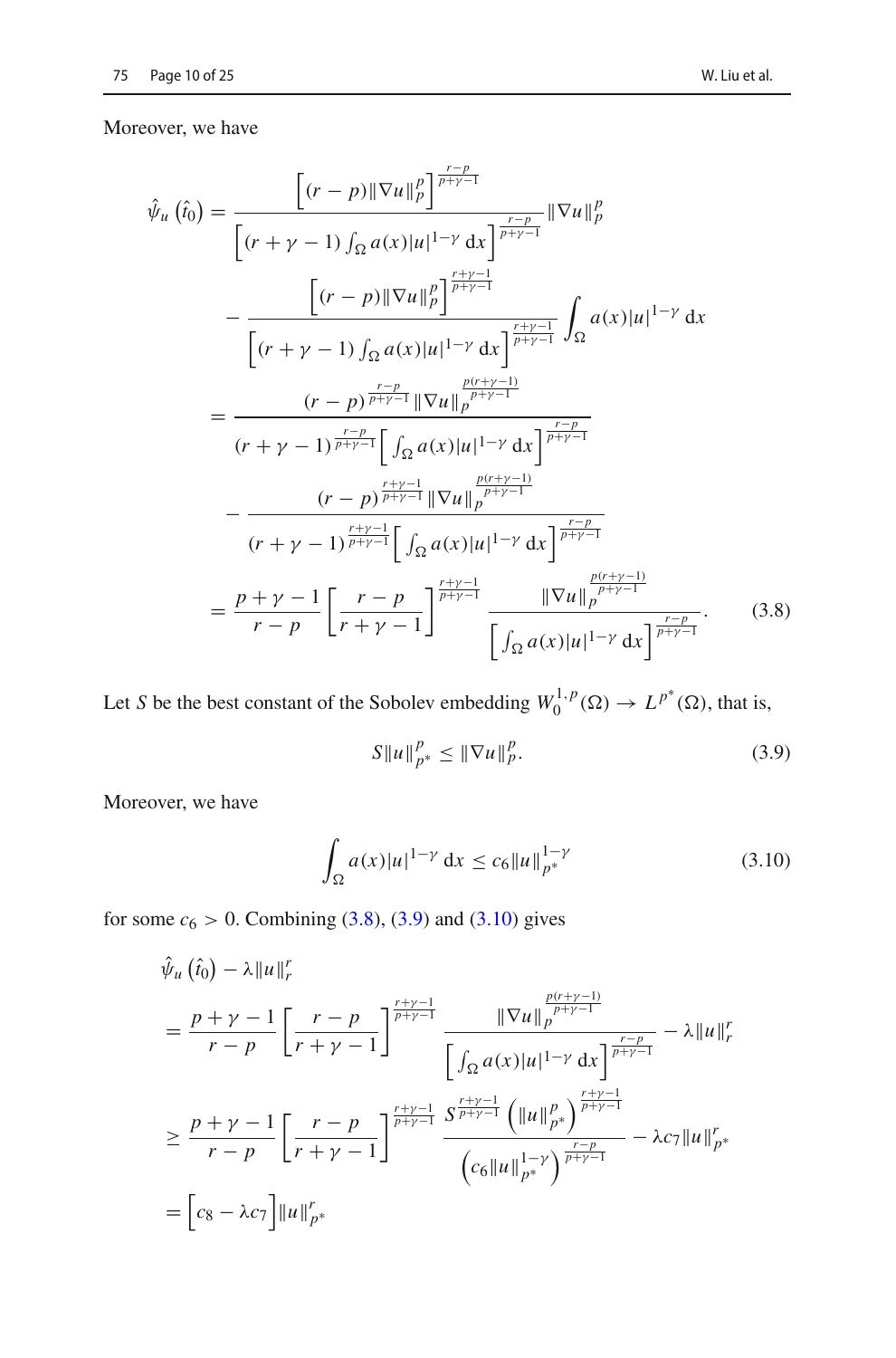$$
\hat{\psi}_u\left(\hat{t}_0\right) - \lambda \|u\|_r^r > 0 \quad \text{for all } \lambda \in \left(0, \hat{\lambda}^*\right). \tag{3.11}
$$

Now consider the function  $\psi_u : (0, +\infty) \to \mathbb{R}$  defined by

$$
\psi_u(t) = t^{p-r} \|\nabla u\|_p^p + t^{q-r} \|\nabla u\|_{q,\mu}^q - t^{-r-\gamma+1} \int_{\Omega} a(x) |u|^{1-\gamma} dx.
$$

Since  $r - q < r - p < r + \gamma - 1$  we can find  $t_0 > 0$  such that

<span id="page-10-0"></span>
$$
\psi_u(t_0) = \max_{t>0} \psi_u(t).
$$

Because of  $\psi_u \ge \psi_u$  and due to [\(3.11\)](#page-10-0) (note that there the choice of  $\lambda^*$  is independent of *u*) we can find  $\lambda^* \in (0, \lambda^*]$  independent of *u* such that

$$
\psi_u(t_0) - \lambda \|u\|_r^r > 0 \text{ for all } \lambda \in \left(0, \hat{\lambda}^*\right).
$$

Thus there exist  $t_1 < t_0 < t_2$  such that

<span id="page-10-1"></span>
$$
\psi_u(t_1) = \lambda \|u\|_r^r = \psi_u(t_2) \text{ and } \psi'_u(t_2) < 0 < \psi'_u(t_1), \tag{3.12}
$$

where

$$
\psi_u'(t) = (p - r)t^{p-r-1} \|\nabla u\|_p^p + (q - r)t^{q-r-1} \|\nabla u\|_{q,\mu}^q
$$
  

$$
-(-r - \gamma + 1)t^{-r-\gamma} \int_{\Omega} a(x)|u|^{1-\gamma} dx.
$$
 (3.13)

Note that  $t_1$ ,  $t_2$  are the only numbers which fulfill the equality in  $(3.12)$ .

Recall that the fibering function  $\omega_u : [0, +\infty) \to \mathbb{R}$  is given by

<span id="page-10-3"></span><span id="page-10-2"></span>
$$
\omega_u(t) = \varphi_\lambda(tu) \quad \text{for all } t \ge 0.
$$

Clearly,  $\omega_u \in C^\infty((0,\infty))$ . We have

$$
\omega'_{u}(t_1) = t_1^{p-1} \|\nabla u\|_p^p + t_1^{q-1} \|\nabla u\|_{q,\mu}^q - t_1^{-\gamma} \int_{\Omega} a(x)|u|^{1-\gamma} dx - \lambda t_1^{r-1} \|u\|_p^r
$$

and

$$
\omega_{u}''(t_{1}) = (p-1)t_{1}^{p-2} \|\nabla u\|_{p}^{p} + (q-1)t_{1}^{q-2} \|\nabla u\|_{q,\mu}^{q} + \gamma t_{1}^{-\gamma-1} \int_{\Omega} a(x)|u|^{1-\gamma} dx - \lambda(r-1)t_{1}^{r-2} \|u\|_{r}^{r}.
$$
\n(3.14)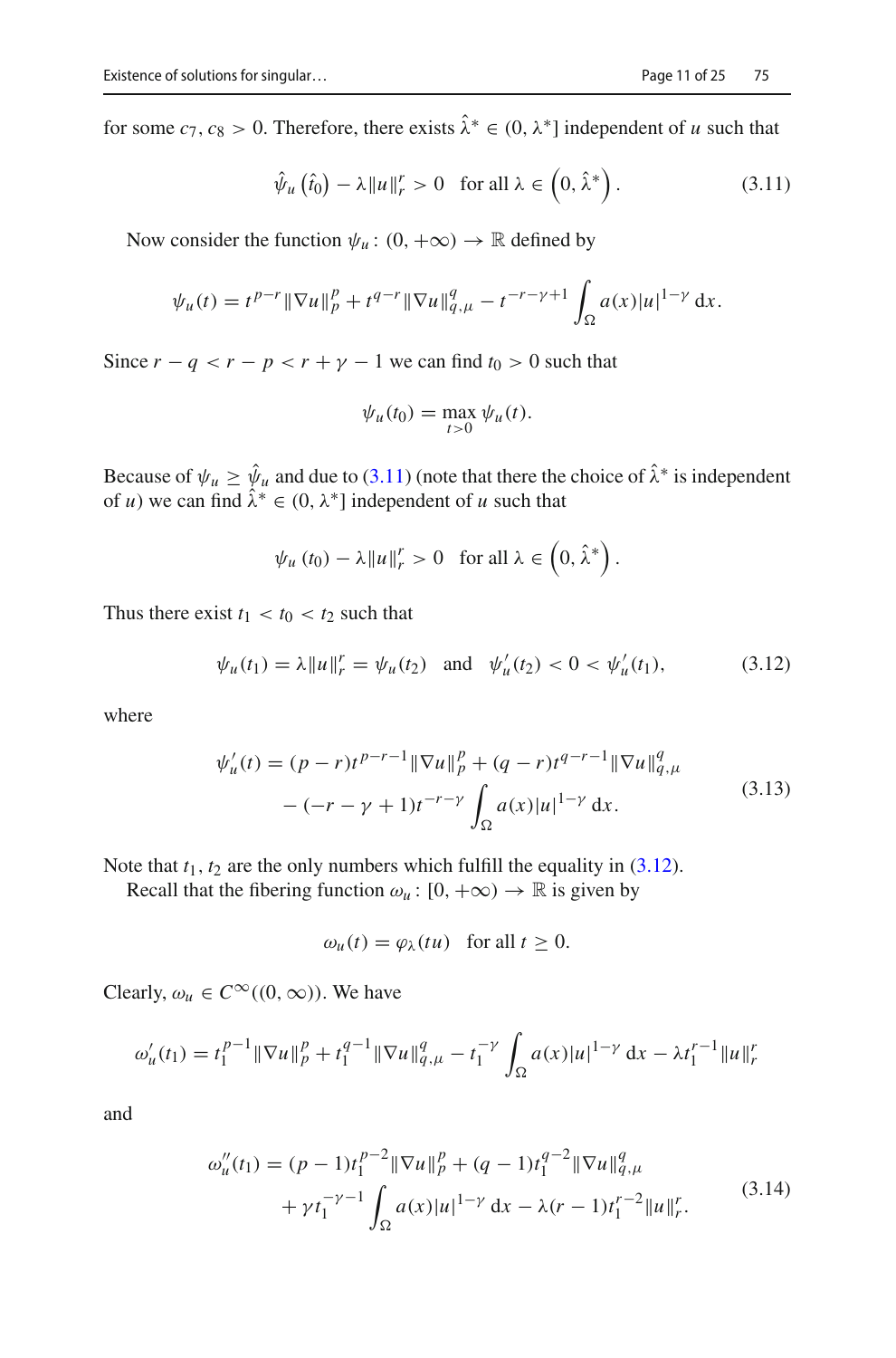From  $(3.12)$  we obtain

$$
t_1^{p-r} \|\nabla u\|_p^p + t_1^{q-r} \|\nabla u\|_{q,\mu}^q - t_1^{-r-\gamma+1} \int_{\Omega} a(x)|u|^{1-\gamma} dx = \lambda \|u\|_p^r,
$$

which implies by multiplying with  $\gamma t_1^{r-2}$  and  $-(r-1)t_1^{r-2}$ , respectively, that

$$
\gamma t_1^{p-2} \|\nabla u\|_p^p + \gamma t_1^{q-2} \|\nabla u\|_{q,\mu}^q - \gamma \lambda t_1^{r-2} \|u\|_r^r = \gamma t_1^{-\gamma - 1} \int_{\Omega} a(x) |u|^{1-\gamma} dx
$$
\n(3.15)

and

<span id="page-11-2"></span><span id="page-11-1"></span><span id="page-11-0"></span>
$$
-(r-1)t_1^{p-2} \|\nabla u\|_p^p - (r-1)t_1^{q-2} \|\nabla u\|_{q,\mu}^q
$$
  
+ 
$$
(r-1)t_1^{-\gamma-1} \int_{\Omega} a(x)|u|^{1-\gamma} dx
$$
  
= 
$$
-\lambda(r-1)t_1^{r-2} \|u\|_r^r.
$$
 (3.16)

Applying  $(3.15)$  in  $(3.14)$  gives

$$
\omega_{u}''(t_{1}) = (p + \gamma - 1)t_{1}^{p-2} \|\nabla u\|_{p}^{p} + (q + \gamma - 1)t_{1}^{q-2} \|\nabla u\|_{q,\mu}^{q}
$$

$$
- \lambda (r + \gamma - 1)t_{1}^{r-2} \|u\|_{r}^{r}
$$

$$
= t_{1}^{-2} \Big[ (p + \gamma - 1)t_{1}^{p} \|\nabla u\|_{p}^{p} + (q + \gamma - 1)t_{1}^{q} \|\nabla u\|_{q,\mu}^{q}
$$
(3.17)
$$
- \lambda (r + \gamma - 1)t_{1}^{r} \|u\|_{r}^{r} \Big].
$$

On the other hand, applying [\(3.16\)](#page-11-1) in [\(3.14\)](#page-10-2) and using the representation in [\(3.13\)](#page-10-3) leads to

<span id="page-11-3"></span>
$$
\omega_u''(t_1) = (p - r)t_1^{p-2} \|\nabla u\|_p^p + (q - r)t_1^{q-2} \|\nabla u\|_{q,\mu}^q
$$

$$
+ (r + \gamma - 1)t_1^{-\gamma - 1} \int_{\Omega} a(x)|u|^{1-\gamma} dx
$$

$$
= t_1^{1-r} \psi_u'(t_1) > 0.
$$
 (3.18)

From  $(3.17)$  and  $(3.18)$  it follows that

$$
(p + \gamma - 1)t_1^p \|\nabla u\|_p^p + (q + \gamma - 1)t_1^q \|\nabla u\|_{q,\mu}^q - \lambda (r + \gamma - 1)t_1^r \|u\|_r^r > 0,
$$

which implies

$$
t_1 u \in \mathcal{N}_{\lambda}^+
$$
 for all  $\lambda \in (0, \hat{\lambda}^*]$ .

Hence,  $\mathcal{N}_{\lambda}^{+} \neq \emptyset$ .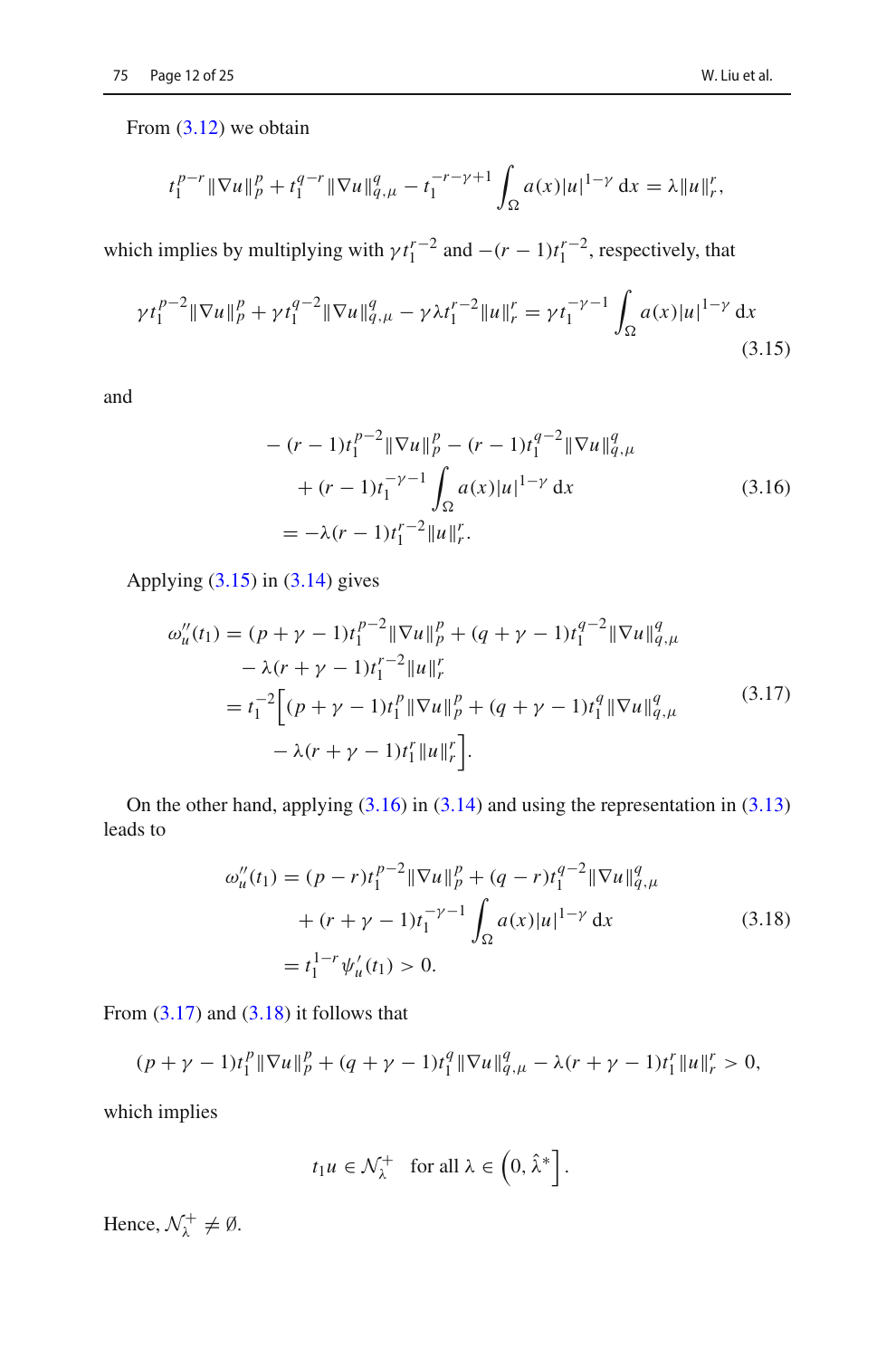Using similar arguments for the point *t*<sub>2</sub> (see [\(3.12\)](#page-10-1)), we can show that  $\mathcal{N}_{\lambda}^- \neq \emptyset$ . This shows the first assertion of the proposition. Let us now prove the second one.

To this end, let  $\{u_n\}_{n \in \mathbb{N}} \subset \mathcal{N}^+_{\lambda}$  be a minimizing sequence, that is,

<span id="page-12-1"></span><span id="page-12-0"></span>
$$
\varphi_{\lambda}(u_n) \searrow m_{\lambda}^+ < 0 \quad \text{as } n \to \infty. \tag{3.19}
$$

Recall that  $\mathcal{N}_{\lambda}^+ \subset \mathcal{N}_{\lambda}$  and so we conclude from Proposition [3.1](#page-6-2) that  $\{u_n\}_{n \in \mathbb{N}} \subset$  $W_0^{1, H}(\Omega)$  is bounded. Therefore, we may assume that

 $u_n \rightarrow u^*$  in  $W_0^{1, \mathcal{H}}(\Omega)$  and  $u_n \rightarrow u^*$  in  $L^r(\Omega)$ . (3.20)

From  $(3.19)$  and  $(3.20)$  we know that

$$
\varphi_{\lambda}(u^*) \leq \liminf_{n \to +\infty} \varphi_{\lambda}(u_n) < 0 = \varphi_{\lambda}(0).
$$

Hence,  $u^* \neq 0$ .

**Claim**  $\liminf_{n \to \infty} \rho_H(u_n) = \rho_H(u^*)$ 

Suppose, by contradiction, that

$$
\liminf_{n\to+\infty}\rho_{\mathcal{H}}(u_n) > \rho_{\mathcal{H}}(u^*).
$$

Then, by using  $(3.12)$ , we have

$$
\liminf_{n \to +\infty} \omega'_{u_n}(t_1)
$$
\n
$$
= \liminf_{n \to +\infty} \left[ t_1^{p-1} \|\nabla u_n\|_p^p + t_1^{q-1} \|\nabla u_n\|_{q,\mu}^q - t_1^{-\gamma} \int_{\Omega} a(x)|u_n|^{1-\gamma} dx - \lambda t_1^{r-1} \|u_n\|_r^r \right]
$$
\n
$$
> t_1^{p-1} \|\nabla u^*\|_p^p + t_1^{q-1} \|\nabla u^*\|_{q,\mu}^q - t_1^{-\gamma} \int_{\Omega} a(x)|u^*|^{1-\gamma} dx - \lambda t_1^{r-1} \|u^*\|_r^r
$$
\n
$$
= \omega'_{u^*}(t_1) = t_1^{r-1} \left[ \psi_{u^*}(t_1) - \lambda \|u^*\|_r^r \right] = 0,
$$

which implies the existence of  $n_0 \in \mathbb{N}$  such that  $\omega'_{u_n}(t_1) > 0$  for all  $n > n_0$ . Recall that  $u_n \in \mathcal{N}^+_{\lambda} \subset \mathcal{N}_{\lambda}$  and  $\omega'_{u_n}(t) = t^{r-1} \left[ \psi_{u_n}(t) - \lambda \| u_n \|_r^r \right]$ . Thus we have  $\omega'_{u_n}(t) < 0$  for all *t*  $\in$  (0, 1) and  $\omega'_{u_n}(1) = 0$ . Therefore,  $t_1 > 1$ .

Since  $\omega_{u^*}$  is decreasing on (0,  $t_1$ ], we have

$$
\varphi_{\lambda}\left(t_{1}u^{*}\right)\leq\varphi_{\lambda}\left(u^{*}\right)
$$

Recall that  $t_1u^* \in \mathcal{N}_{\lambda}^+$ . So we obtain that

$$
m_{\lambda}^+\leq \varphi_{\lambda}\left(t_1u^*\right)
$$

a contradiction. So the Claim is proved.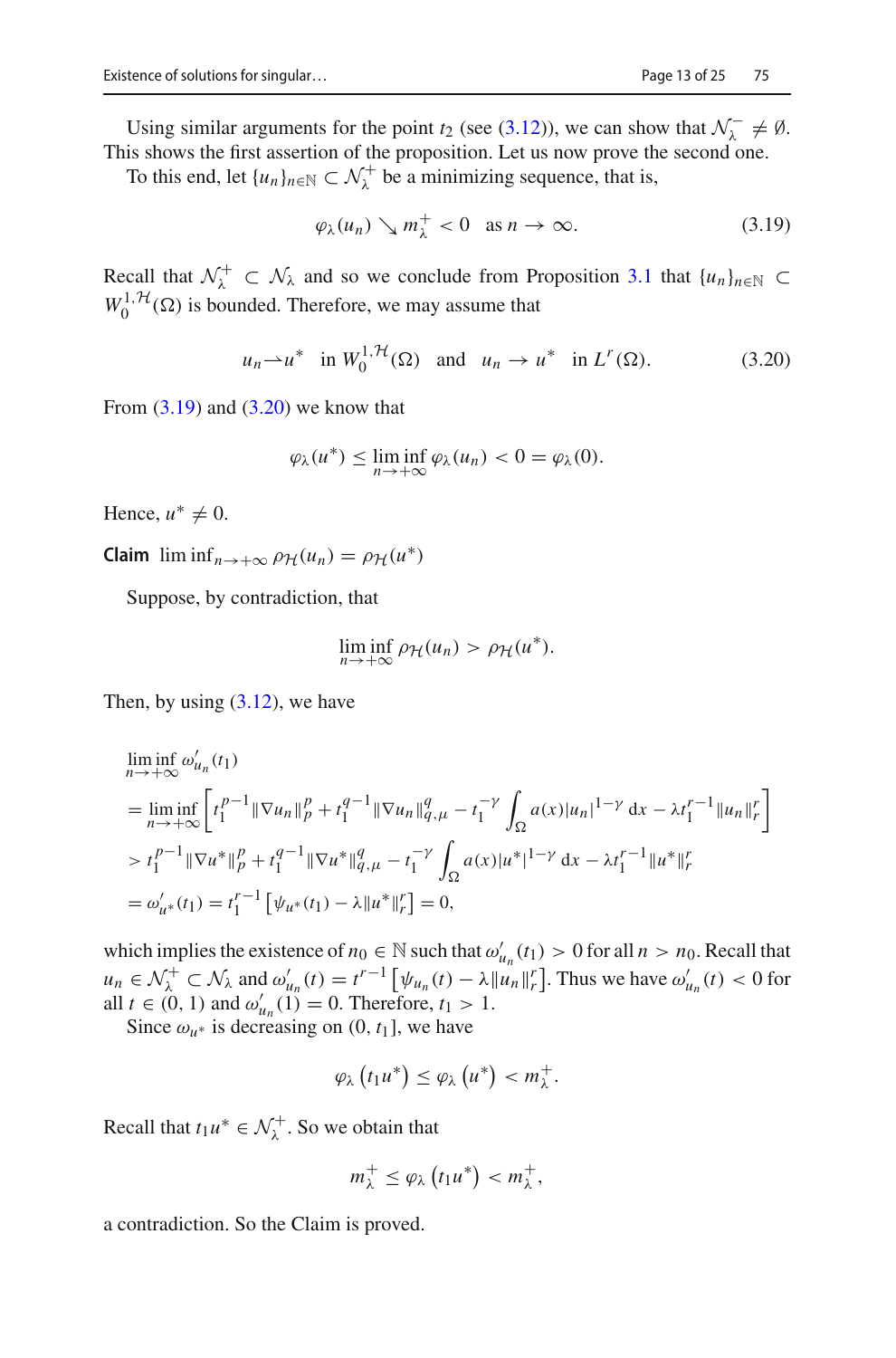From the Claim we know that we can find a subsequence (still denoted by  $u_n$ ) such that  $\rho_H(u_n) \to \rho_H(u^*)$ . It follows from Proposition [2.2\(](#page-4-0)v) that  $u_n \to u$  in  $W_0^{1, H}(\Omega)$ . This implies  $\varphi_{\lambda}(u_n) \to \varphi_{\lambda}(u^*)$ , and consequently,  $\varphi_{\lambda}(u^*) = m_{\lambda}^+$ . Since  $u_n \in \mathcal{N}_{\lambda}^+$  for all  $n \in \mathbb{N}$ , we have

$$
(p + \gamma - 1) \|\nabla u_n\|_p^p + (q + \gamma - 1) \|\nabla u_n\|_{q,\mu}^q - \lambda(r + \gamma - 1) \|u_n\|_r^r > 0.
$$

Letting  $n \to +\infty$  gives

<span id="page-13-0"></span>
$$
(p + \gamma - 1) \|\nabla u^*\|_p^p + (q + \gamma - 1) \|\nabla u^*\|_{q,\mu}^q - \lambda (r + \gamma - 1) \|u^*\|_r^r \ge 0.
$$
\n(3.21)

Recall that  $\lambda \in (0, \hat{\lambda}^*)$  and  $\hat{\lambda}^* \leq \lambda^*$ . Then, from Proposition [3.3](#page-7-4) we know that equality in [\(3.21\)](#page-13-0) cannot occur. Therefore, we conclude that  $u^* \in \mathcal{N}_{\lambda}^+$ . Since we can use  $|u^*|$ instead of *u*<sup>\*</sup>, we may assume that  $u^*(x) \ge 0$  for a. a.  $x \in \Omega$  with  $u^* \ne 0$ . The proof is finished. is finished.  $\Box$ 

In what follows, for  $\varepsilon > 0$ , we denote

$$
B_{\varepsilon}(0) = \left\{ u \in W_0^{1, \mathcal{H}}(\Omega) : ||u||_{1, \mathcal{H}, 0} < \varepsilon \right\}.
$$

The next lemma is motivated by Lemma 3 of Sun–Wu–Long [\[56\]](#page-24-10). This lemma is helpful in order to show that  $u^*$  is a local minimizer of  $\varphi_{\lambda}$  (see Proposition [3.6\)](#page-14-0) and from this we conclude that  $u^*$  is a weak solution of  $(1.3)$  (see Proposition [3.7\)](#page-15-0).

<span id="page-13-1"></span>**Lemma 3.5** *Let hypotheses* (H) *be satisfied and let*  $u \in \mathcal{N}_{\lambda}^{\pm}$ . *Then there exist*  $\varepsilon > 0$ and a continuous function  $\vartheta\colon B_{\not\subseteq}(0)\to (0,\infty)$  such that

$$
\vartheta(0) = 1 \quad \text{and} \quad \vartheta(y)(u+y) \in \mathcal{N}_{\lambda}^{\pm} \quad \text{for all } y \in B_{\varepsilon}(0).
$$

**Proof** We show the proof only for  $\mathcal{N}_{\lambda}^{+}$ , the proof for  $\mathcal{N}_{\lambda}^{-}$  works in a similar way. To this end, let  $\zeta: W_0^{1,\mathcal{H}}(\Omega) \times (0,\infty) \to \mathbb{R}$  be defined by

$$
\zeta(y,t) = t^{p+\gamma-1} \|\nabla(u+y)\|_{p}^{p} + t^{q+\gamma-1} \|\nabla(u+y)\|_{q,\mu}^{q} - \int_{\Omega} a(x)|u+y|^{1-\gamma} dx
$$
  
 
$$
- \lambda t^{r+\gamma-1} \|u+y\|_{r}^{r} \text{ for all } y \in W_{0}^{1,\mathcal{H}}(\Omega).
$$

Since  $u \in \mathcal{N}_{\lambda}^+ \subset \mathcal{N}_{\lambda}$ , one has  $\zeta(0, 1) = 0$ . Because of  $u \in \mathcal{N}_{\lambda}^+$ , it follows that

$$
\zeta'_{t}(0,1) = (p+\gamma-1) \|\nabla u\|_{p}^{p} + (q+\gamma-1) \|\nabla u\|_{q,\mu}^{q} - \lambda(r+\gamma-1) \|u\|_{r}^{r} > 0.
$$

Then, by the implicit function theorem, see, for example, Gasinski–Papageorgiou [\[27](#page-23-25), p. 481], there exist  $\varepsilon > 0$  and a continuous function  $\vartheta$ :  $B_{\varepsilon}(0) \to (0, \infty)$  such that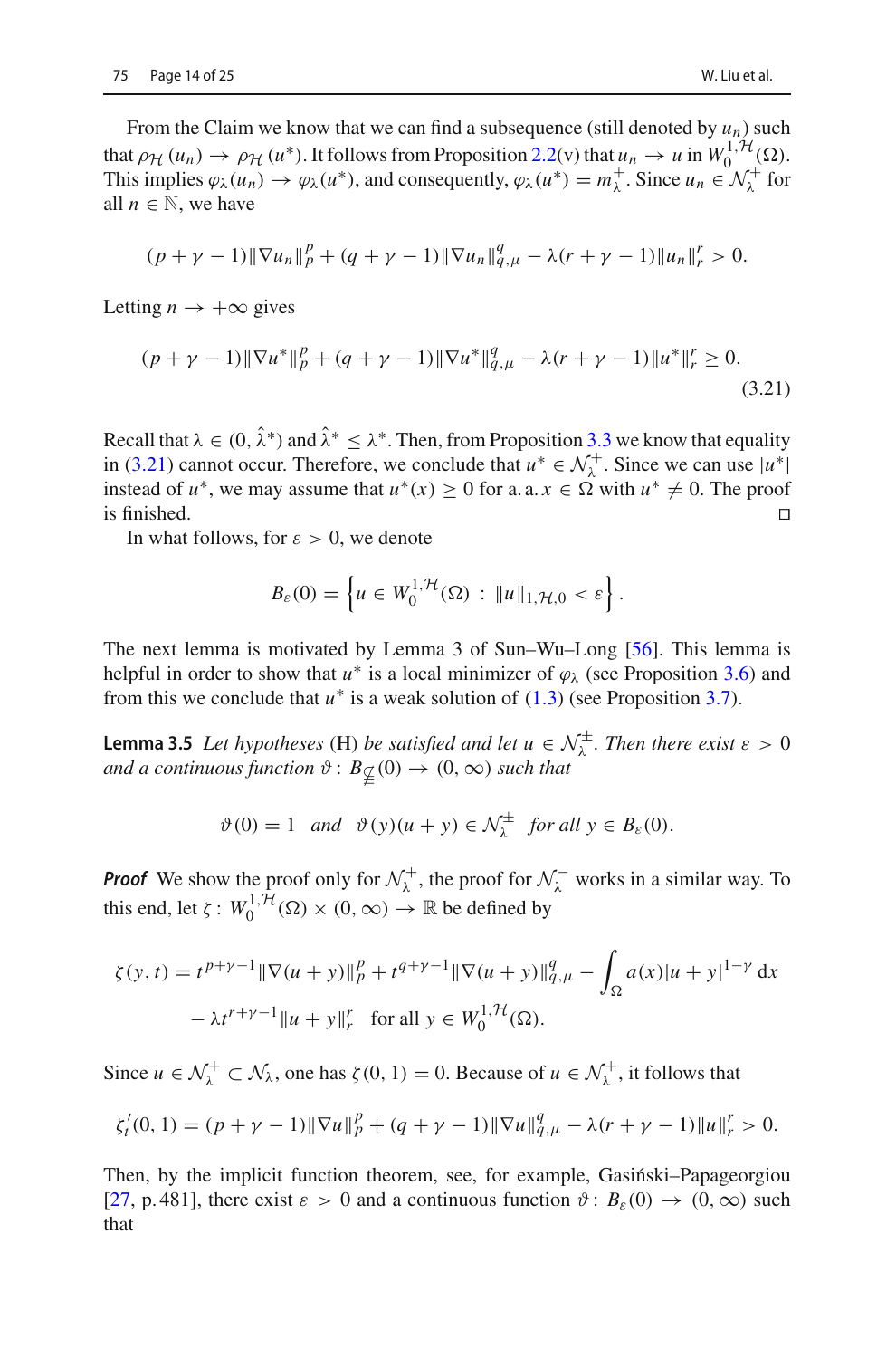$$
\vartheta(0) = 1 \quad \text{and} \quad \vartheta(y)(u+y) \in \mathcal{N}_{\lambda} \quad \text{for all } y \in B_{\varepsilon}(0).
$$

Choosing  $\varepsilon > 0$  small enough, we also have

$$
\vartheta(0) = 1 \quad \text{and} \quad \vartheta(y)(u+y) \in N_{\lambda}^{+} \quad \text{for all } y \in B_{\varepsilon}(0).
$$

<span id="page-14-3"></span><span id="page-14-2"></span><span id="page-14-1"></span> $\Box$ 

<span id="page-14-0"></span>**Proposition 3.6** *Let hypotheses* (H) *be satisfied, let*  $h \in W_0^{1, H}(\Omega)$  *and let*  $\lambda \in (0, \hat{\lambda}^*]$ *. Then there exists b* > 0 *such that*  $\varphi_{\lambda}(u^*) \leq \varphi_{\lambda}(u^* + th)$  *for all t*  $\in$  [0, *b*]*.* 

*Proof* We introduce the function  $\eta_h: [0, +\infty) \to \mathbb{R}$  defined by

$$
\eta_h(t) = (p-1) \|\nabla u^* + t \nabla h\|_p^p + (q-1) \|\nabla u^* + t \nabla h\|_{q,\mu}^q \n+ \gamma \int_{\Omega} a(x) |u^* + th|^{1-\gamma} dx - \lambda(r-1) \|u^* + th\|_r^r.
$$
\n(3.22)

Recall that  $u^* \in \mathcal{N}^+_{\lambda} \subseteq \mathcal{N}_{\lambda}$ , see Proposition [3.4.](#page-8-1) This implies

$$
\gamma \int_{\Omega} a(x) |u^*|^{1-\gamma} dx = \gamma ||\nabla u^*||_p^p + \gamma ||\nabla u^*||_{q,\mu}^q - \lambda \gamma ||u^*||_r^r \qquad (3.23)
$$

and

$$
(p + \gamma - 1) \|\nabla u^*\|_p^p + (q + \gamma - 1) \|\nabla u^*\|_{q,\mu}^q - \lambda(r + \gamma - 1) \left\|u^*\right\|_r^r > 0. \tag{3.24}
$$

Combining [\(3.22\)](#page-14-1), [\(3.23\)](#page-14-2) and [\(3.24\)](#page-14-3) we see that  $\eta_h(0) > 0$ . Since  $\eta_h: [0, +\infty) \to \mathbb{R}$ is continuous we can find  $b_0 > 0$  such that

<span id="page-14-5"></span><span id="page-14-4"></span>
$$
\eta_h(t) > 0 \quad \text{for all } t \in [0, b_0].
$$

Lemma [3.5](#page-13-1) implies that for every  $t \in [0, b_0]$  we can find  $\vartheta(t) > 0$  such that

$$
\vartheta(t) \left( u^* + th \right) \in \mathcal{N}_{\lambda}^+ \quad \text{and} \quad \vartheta(t) \to 1 \quad \text{as } t \to 0^+. \tag{3.25}
$$

From Proposition [3.4](#page-8-1) we know that

$$
m_{\lambda}^{+} = \varphi_{\lambda} \left( u^{*} \right) \leq \varphi_{\lambda} \left( \vartheta \left( t \right) \left( u^{*} + th \right) \right) \quad \text{for all } t \in [0, b_{0}]. \tag{3.26}
$$

From  $\omega_{u^*}''(1) > 0$  and the continuity in *t*, we have  $\omega_{u^*+th}''(1) > 0$  for  $t \in [0, b]$ with  $b \in (0, b_0]$ . Combining this with  $(3.26)$  gives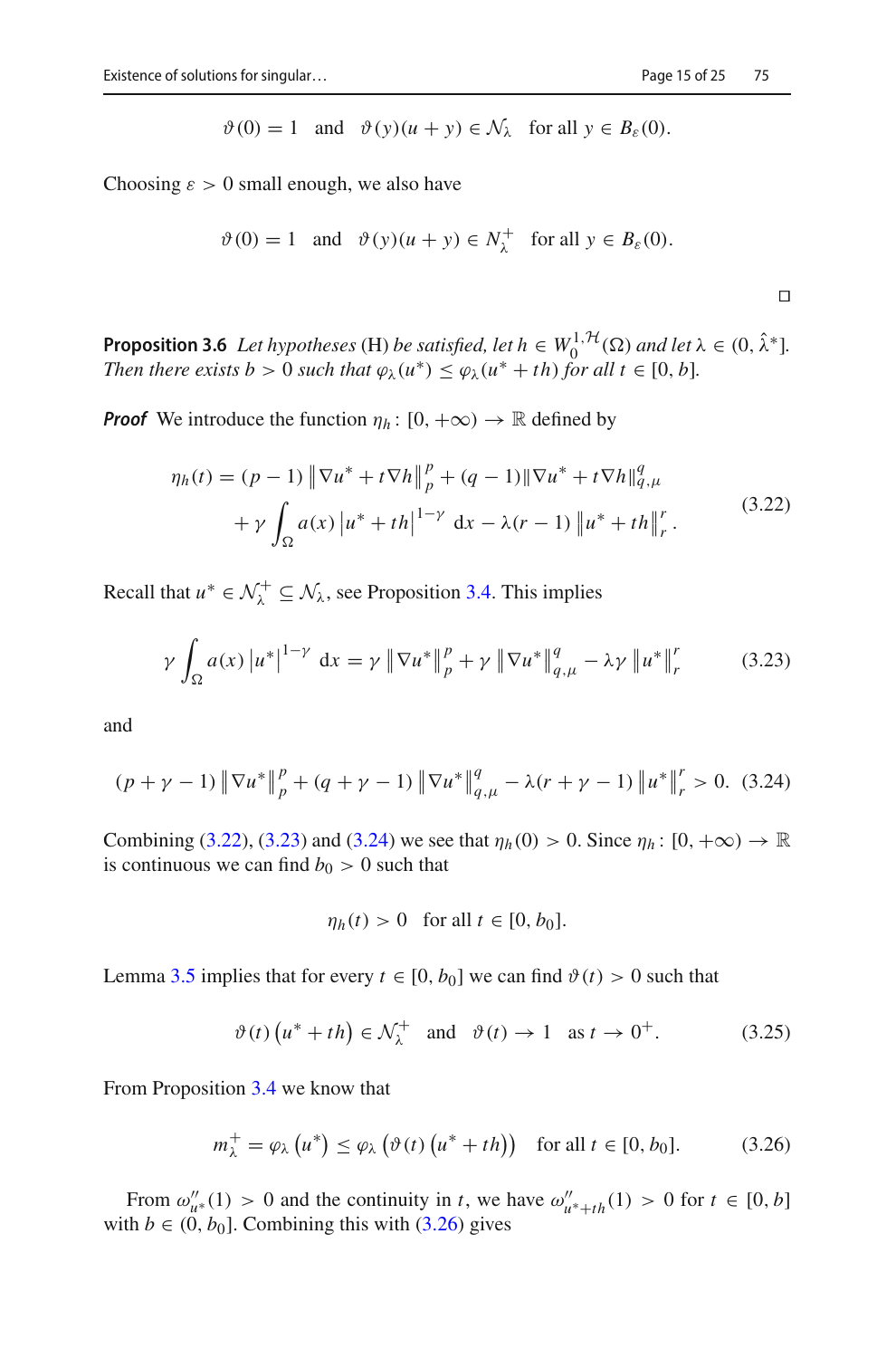$$
m_{\lambda}^{+} = \varphi_{\lambda} (u^{*}) \leq \varphi_{\lambda} (\vartheta(t) (u^{*} + th)) = \omega_{u^{*} + th}(\vartheta(t)) \leq \omega_{u^{*} + th}(1) = \varphi_{\lambda} (u^{*} + th)
$$

for all  $t \in [0, b]$ .

<span id="page-15-0"></span>The next proposition shows that  $\mathcal{N}_{\lambda}^{+}$  is a natural constraint for the energy functional  $\varphi_{\lambda}$ , see Papageorgiou–Rădulescu–Repovš [\[48,](#page-23-26) p. 425].

**Proposition 3.7** *Let hypotheses* (H) *be satisfied and let*  $\lambda \in (0, \hat{\lambda}^*]$ *. Then*  $u^*$  *is a weak solution of problem* [\(1.3\)](#page-1-2) *such that*  $\varphi_{\lambda}(u^*)$  < 0*.* 

*Proof* From Proposition [3.4](#page-8-1) we know that  $u^* \ge 0$  for a. a.  $x \in \Omega$  and  $\varphi_\lambda(u^*) < 0$ .

Let us prove that  $u^* > 0$  for a. a.  $x \in \Omega$ . We argue indirectly and suppose there is a set *D* with positive measure such that  $u^*(x) = 0$  for a. a.  $x \in D$ . Now let  $h \in W_0^{1,1}(\Omega)$ with  $h > 0$  and let  $t \in (0, b)$ , where *b* is from Proposition [3.6.](#page-14-0) Then we have  $(u^* + th)^{1-\gamma} > (u^*)^{1-\gamma}$  for a. a.  $x \in D$ . Applying this fact along with Proposition [3.6](#page-14-0) results in

$$
0 \leq \frac{\varphi_{\lambda}(u^{*} + th) - \varphi_{\lambda}(u^{*})}{t}
$$
\n
$$
= \frac{1}{p} \frac{\|\nabla(u^{*} + th)\|_{p}^{p} - \|\nabla u^{*}\|_{p}^{p}}{t} + \frac{1}{q} \frac{\|\nabla(u^{*} + th)\|_{q,\mu}^{q} - \|\nabla u^{*}\|_{q,\mu}^{q}}{t}
$$
\n
$$
- \frac{1}{(1 - \gamma)t^{\gamma}} \int_{D} a(x)h^{1-\gamma} dx - \frac{1}{1 - \gamma} \int_{\Omega \setminus D} a(x) \frac{(u^{*} + th)^{1-\gamma} - (u^{*})^{1-\gamma}}{t} dx
$$
\n
$$
- \frac{\lambda}{r} \frac{\|u^{*} + th\|_{r}^{r} - \|u^{*}\|_{r}^{r}}{t}
$$
\n
$$
< \frac{1}{p} \frac{\|\nabla(u^{*} + th)\|_{p}^{p} - \|\nabla u^{*}\|_{p}^{p}}{t} + \frac{1}{q} \frac{\|\nabla(u^{*} + th)\|_{q,\mu}^{q} - \|\nabla u^{*}\|_{q,\mu}^{q}}{t}
$$
\n
$$
- \frac{1}{(1 - \gamma)t^{\gamma}} \int_{D} a(x)h^{1-\gamma} dx - \frac{\lambda}{r} \frac{\|u^{*} + th\|_{r}^{r} - \|u^{*}\|_{r}^{r}}{t}.
$$

Since  $a > 0$ , see hypothesis (H)(iii), we conclude from the estimate above that

$$
0 \le \frac{\varphi_\lambda(u^* + th) - \varphi_\lambda(u^*)}{t} \to -\infty \quad \text{as } t \to 0^+.
$$

This is a contradiction and so we have that  $u^*(x) > 0$  for a. a.  $x \in \Omega$ .

Next we prove that

<span id="page-15-1"></span>
$$
a(\cdot)(u^*)^{-\gamma}h \in L^1(\Omega) \quad \text{for all } h \in W_0^{1,\mathcal{H}}(\Omega) \tag{3.27}
$$

and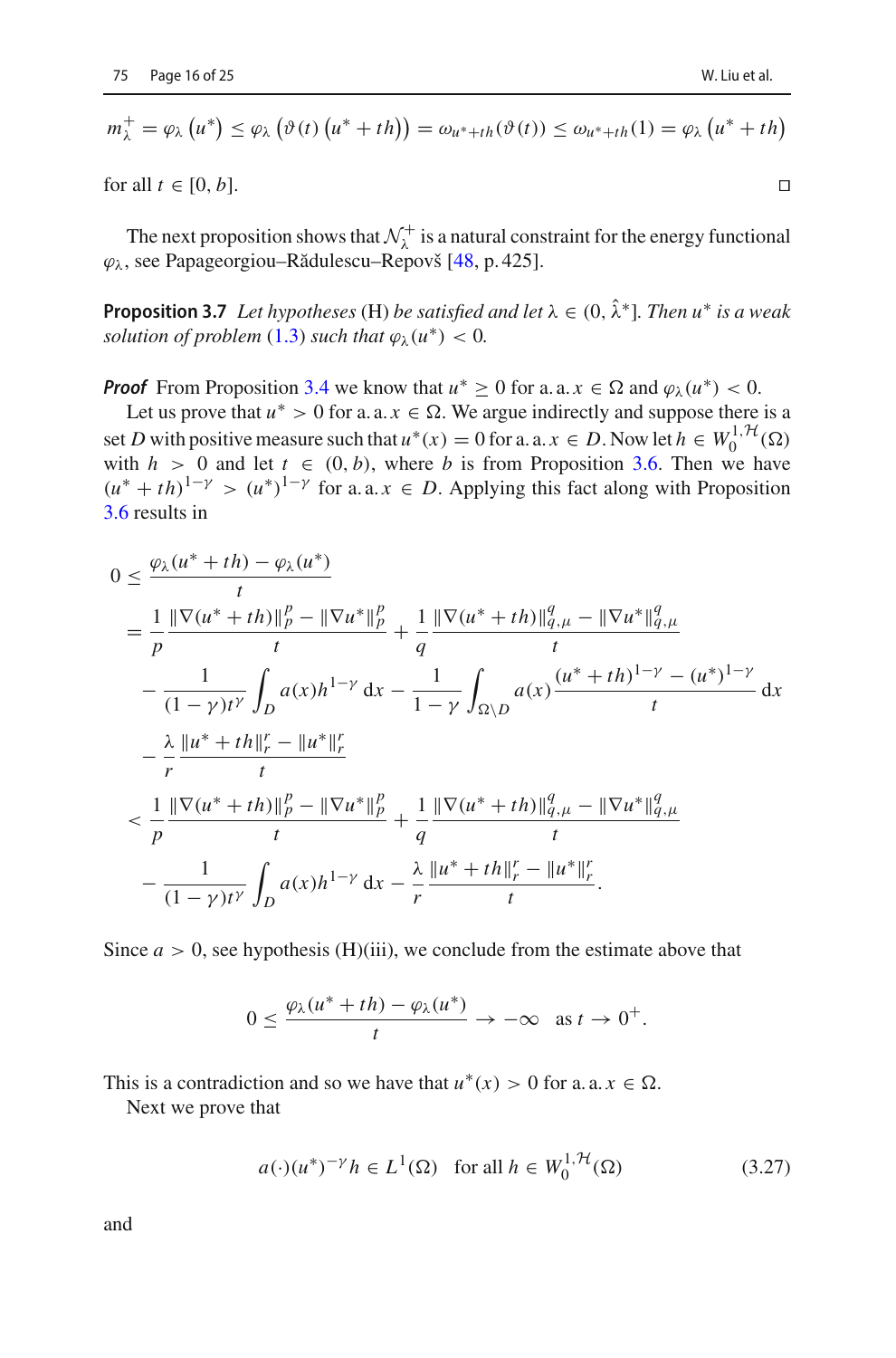<span id="page-16-1"></span>
$$
\int_{\Omega} \left( |\nabla u^*|^{p-2} \nabla u^* + \mu(x) |\nabla u^*|^{q-2} \nabla u^* \right) \cdot \nabla h \, dx
$$
\n
$$
\geq \int_{\Omega} a(x) (u^*)^{-\gamma} h \, dx + \lambda \int_{\Omega} (u^*)^{r-1} h \, dx \tag{3.28}
$$

for all  $h \in W_0^{1, \mathcal{H}}(\Omega)$  with  $h \geq 0$ .

To this end, let  $h \in W_0^{1,1}(\Omega)$  with  $h \ge 0$  and let  $\{t_n\}_{n \in \mathbb{N}} \subseteq (0, 1]$  be a decreasing sequence such that  $\lim_{n\to\infty} t_n = 0$ . First note that the functions

$$
\kappa_n(x) = a(x) \frac{(u^*(x) + t_n h(x))^{1-\gamma} - u^*(x)^{1-\gamma}}{t_n}, \quad n \in \mathbb{N}
$$

are nonnegative and measurable. Furthermore, we have

$$
\lim_{n \to \infty} \kappa_n(x) = (1 - \gamma)a(x)u^*(x)^{-\gamma}h(x) \text{ for a.a. } x \in \Omega
$$

and by Fatou's lemma we get

<span id="page-16-0"></span>
$$
\int_{\Omega} a(x) \left(u^*\right)^{-\gamma} h \, \mathrm{d}x \le \frac{1}{1-\gamma} \liminf_{n \to \infty} \int_{\Omega} \kappa_n \, \mathrm{d}x. \tag{3.29}
$$

Again from Proposition [3.6](#page-14-0) we get for  $n \in \mathbb{N}$  sufficiently large that

$$
0 \leq \frac{\varphi_{\lambda}(u^{*} + t_{n}h) - \varphi_{\lambda}(u^{*})}{t_{n}} \\
= \frac{1}{p} \frac{\|\nabla(u^{*} + t_{n}h)\|_{p}^{p} - \|\nabla u^{*}\|_{p}^{p}}{t_{n}} + \frac{1}{q} \frac{\|\nabla(u^{*} + t_{n}h)\|_{q,\mu}^{q} - \|\nabla u^{*}\|_{q,\mu}^{q}}{t_{n}} \\
- \frac{1}{1 - \gamma} \int_{\Omega} \kappa_{n} dx - \frac{\lambda}{r} \frac{\|u^{*} + t_{n}h\|_{r}^{r} - \|u^{*}\|_{r}^{r}}{t_{n}}.
$$

If we pass to the limit as  $n \to \infty$ , taking [\(3.29\)](#page-16-0) into account, we obtain

$$
\int_{\Omega} a(x) (u^*)^{-\gamma} h \, dx
$$
\n
$$
\leq \int_{\Omega} \left( |\nabla u^*|^{p-2} \nabla u^* + \mu(x) |\nabla u^*|^{q-2} \nabla u^* \right) \cdot \nabla h \, dx - \lambda \int_{\Omega} (u^*)^{r-1} h \, dx.
$$

This shows  $(3.27)$  and  $(3.28)$ . We point out that it is sufficient to prove the integrability in [\(3.27\)](#page-15-1) for nonnegative test functions  $h \in W_0^{1, \mathcal{H}}(\Omega)$ .

In the next step we prove that  $u^*$  is a weak solution of [\(1.3\)](#page-1-2). Let  $v \in W_0^{1, H}(\Omega)$  and let  $\varepsilon > 0$ . We take  $h = (u^* + \varepsilon v)_+$  as test function in [\(3.28\)](#page-16-1) and use  $u^* \in \mathcal{N}_\lambda^+ \subset \mathcal{N}_\lambda$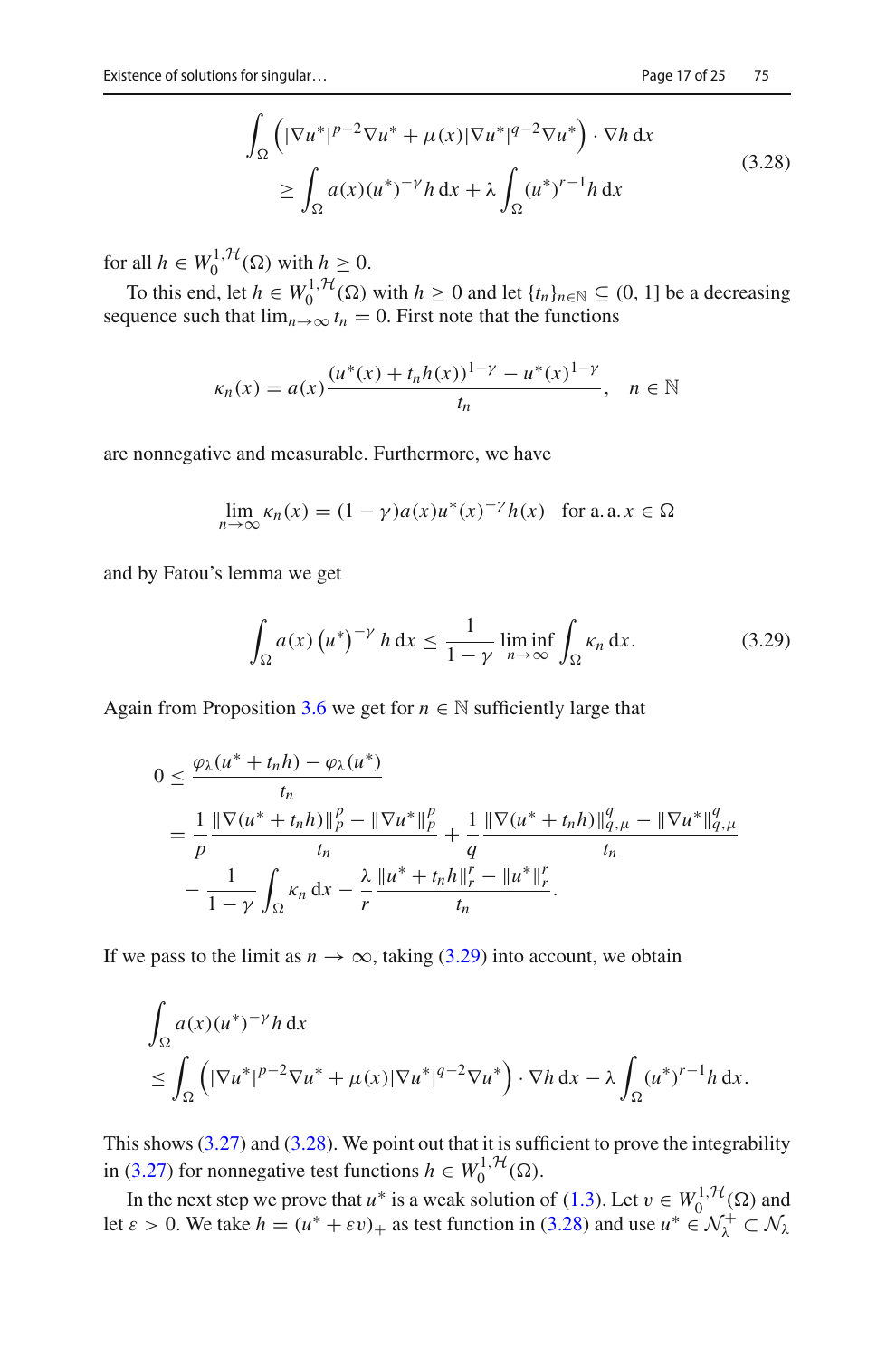with  $u^* \geq 0$ . One has

$$
0 \leq \int_{\Omega} \left( |\nabla u^*|^{p-2} \nabla u^* + \mu(x) |\nabla u^*|^{q-2} \nabla u^* \right) \cdot \nabla (u^* + \varepsilon v) + dx
$$
  
\n
$$
- \int_{\Omega} \left( a(x) (u^*)^{-\gamma} + \lambda (u^*)^{-1} \right) (u^* + \varepsilon v) + dx
$$
  
\n
$$
= \int_{\{u^* + \varepsilon v \ge 0\}} \left( |\nabla u^*|^{p-2} \nabla u^* + \mu(x) |\nabla u^*|^{q-2} \nabla u^* \right) \cdot \nabla (u^* + \varepsilon v) dx
$$
  
\n
$$
- \int_{\{u^* + \varepsilon v \ge 0\}} \left( a(x) (u^*)^{-\gamma} + \lambda (u^*)^{-1} \right) (u^* + \varepsilon v) dx
$$
  
\n
$$
= \int_{\Omega} \left( |\nabla u^*|^{p-2} \nabla u^* + \mu(x) |\nabla u^*|^{q-2} \nabla u^* \right) \cdot \nabla (u^* + \varepsilon v) dx
$$
  
\n
$$
- \int_{\{u^* + \varepsilon v \le 0\}} \left( |\nabla u^*|^{p-2} \nabla u^* + \mu(x) |\nabla u^*|^{q-2} \nabla u^* \right) \cdot \nabla (u^* + \varepsilon v) dx
$$
  
\n
$$
- \int_{\Omega} \left( a(x) (u^*)^{-\gamma} + \lambda (u^*)^{-1} \right) (u^* + \varepsilon v) dx
$$
  
\n
$$
+ \int_{\{u^* + \varepsilon v \le 0\}} \left( a(x) (u^*)^{-\gamma} + \lambda (u^*)^{-1} \right) (u^* + \varepsilon v) dx
$$
  
\n
$$
= \|\nabla u^* \|^p_p + \|\nabla u^* \|^q_{q,\mu} - \int_{\Omega} a(x) |u^*|^{1-\gamma} dx - \lambda ||u^*||^r_r
$$
  
\n
$$
+ \varepsilon \int_{\Omega} \left( |\nabla u^*|^{p-2} \nabla u^* + \mu(x) |\
$$

Dividing the last inequality with  $\varepsilon > 0$  and letting  $\varepsilon \to 0$ , by taking

$$
\int_{\{u^*+\varepsilon v<0\}} \left( \left|\nabla u^*\right|^{p-2} \nabla u^* + \mu(x) \left|\nabla u^*\right|^{q-2} \nabla u^*\right) \cdot \nabla v \, \mathrm{d}x \to 0 \quad \text{as } \varepsilon \to 0
$$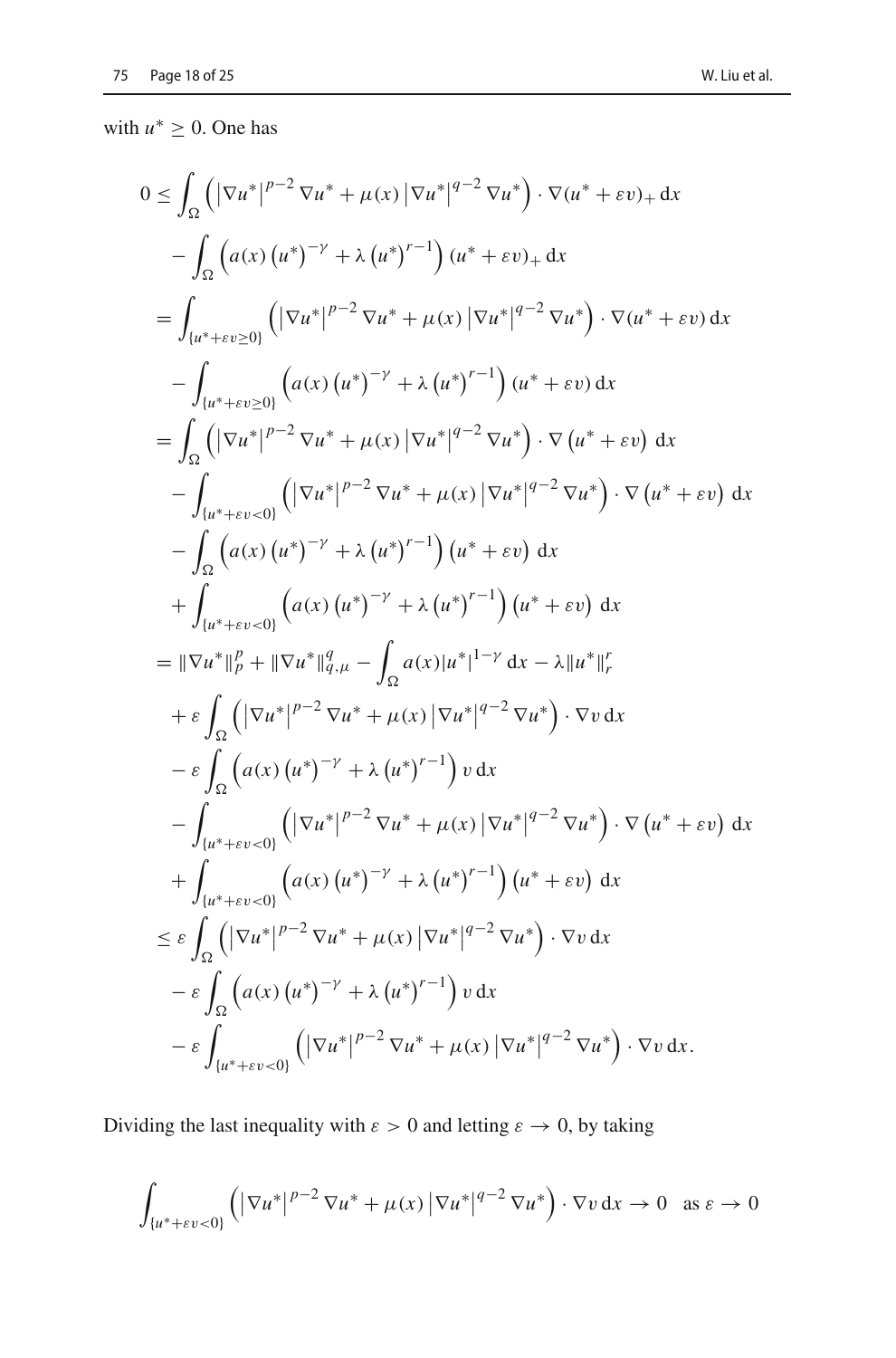into account, we obtain

$$
\int_{\Omega} \left( |\nabla u^*|^{p-2} \nabla u^* + \mu(x) |\nabla u^*|^{q-2} \nabla u^* \right) \cdot \nabla v \, dx
$$
  
\n
$$
\geq \int_{\Omega} a(x) (u^*)^{-\gamma} v \, dx + \lambda \int_{\Omega} (u^*)^{v-1} v \, dx.
$$

Since  $v \in W_0^{1,1}(\Omega)$  is arbitrary chosen, equality must hold. It follows that  $u^*$  is a weak solution of problem [\(1.3\)](#page-1-2) such that  $\varphi_{\lambda}(u^*)$  < 0, see Propositions [3.2](#page-6-3) and [3.4.](#page-8-1)  $\Box$ 

<span id="page-18-3"></span>Now we start looking for a second weak solution when the parameter  $\lambda > 0$  is sufficiently small. To this end, we will use the manifold  $\mathcal{N}_{\lambda}^-$ .

**Proposition 3.8** *Let hypotheses* (H) *be satisfied. Then there exists*  $\lambda_0^* \in (0, \lambda^*]$  *such that*  $\varphi_{\lambda}|_{\mathcal{N}_{\lambda}^{-}} > 0$  *for all*  $\lambda \in (0, \lambda_{0}^{*}]$ *.* 

*Proof* From Proposition [3.4](#page-8-1) we know that  $\mathcal{N}_{\lambda}^- \neq \emptyset$ . Let  $u \in \mathcal{N}_{\lambda}^-$ . By the definition of  $\mathcal{N}_{\lambda}^-$  and the embedding  $W_0^{1,p}(\Omega) \to L^r(\Omega)$  we have

$$
\lambda(r + \gamma - 1) \|u\|_{r}^{r} > (p + \gamma - 1) \|\nabla u\|_{p}^{p} + (q + \gamma - 1) \|\nabla u\|_{q,\mu}^{q}
$$
  
\n
$$
\geq (p + \gamma - 1) \|\nabla u\|_{p}^{p}
$$
  
\n
$$
\geq (p + \gamma - 1)c_{9}^{p} \|u\|_{r}^{p}
$$

for some  $c_9 > 0$ . Therefore

<span id="page-18-2"></span>
$$
||u||_{r} \ge \left[\frac{c_9^p(p+\gamma-1)}{\lambda(r+\gamma-1)}\right]^{\frac{1}{r-p}}.\tag{3.30}
$$

Arguing by contradiction and suppose that the assertion of the proposition is not true. Then we can find  $u \in \mathcal{N}_{\lambda}^-$  such that  $\varphi_{\lambda}(u) \leq 0$ , that is,

<span id="page-18-1"></span>
$$
\frac{1}{p} \|\nabla u\|_{p}^{p} + \frac{1}{q} \|\nabla u\|_{q,\mu}^{q} - \frac{1}{1-\gamma} \int_{\Omega} a(x)|u|^{1-\gamma} dx - \frac{\lambda}{r} \|u\|_{r}^{r} \le 0. \tag{3.31}
$$

Since  $\mathcal{N}_{\lambda}^{-} \subseteq \mathcal{N}_{\lambda}$  we know that

<span id="page-18-0"></span>
$$
\frac{1}{q} \|\nabla u\|_{q,\mu}^q = \frac{1}{q} \int_{\Omega} a(x)|u|^{1-\gamma} dx + \frac{\lambda}{q} \|u\|_{r}^r - \frac{1}{q} \|\nabla u\|_{p}^p. \tag{3.32}
$$

Using [\(3.32\)](#page-18-0) in [\(3.31\)](#page-18-1) gives

$$
\left(\frac{1}{p}-\frac{1}{q}\right)\|\nabla u\|_p^p+\left(\frac{1}{q}-\frac{1}{1-\gamma}\right)\int_{\Omega}a(x)|u|^{1-\gamma}\,dx+\lambda\left(\frac{1}{q}-\frac{1}{r}\right)\|u\|_r^r\leq 0.
$$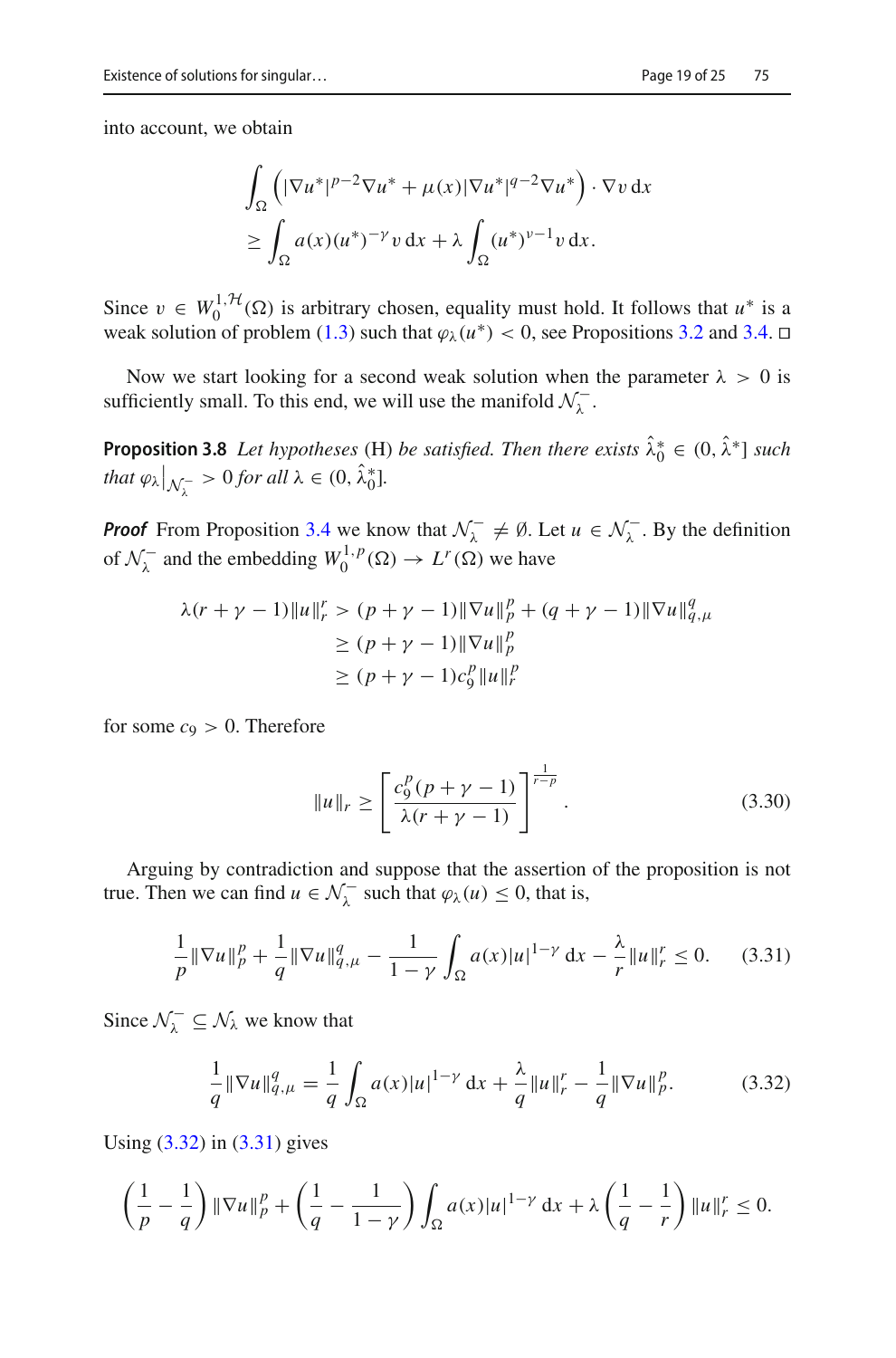This yields

$$
\lambda \frac{r-q}{qr} ||u||_r^r \le \frac{q+\gamma-1}{q(1-\gamma)} \int_{\Omega} a(x) |u|^{1-\gamma} dx \le \frac{q+\gamma-1}{q(1-\gamma)} c_{10} ||u||_r^{1-\gamma}
$$

for some  $c_{10} > 0$ . Therefore,

<span id="page-19-0"></span>
$$
||u||_{r} \leq c_{11} \left(\frac{1}{\lambda}\right)^{\frac{1}{r+\gamma-1}}
$$
\n(3.33)

for some  $c_{11} > 0$ . Now we use  $(3.33)$  in  $(3.30)$  in order to obtain

$$
c_{12}\left(\frac{1}{\lambda}\right)^{\frac{1}{r-p}} \le c_{11}\left(\frac{1}{\lambda}\right)^{\frac{1}{r+\gamma-1}} \quad \text{with} \quad c_{12} = \left[\frac{c_9^p(p+\gamma-1)}{r+\gamma-1}\right]^{\frac{1}{r-p}} > 0.
$$

Consequently

$$
0 < \frac{c_{12}}{c_{11}} \le \lambda^{\frac{1}{r-p} - \frac{1}{r+\gamma-1}} = \lambda^{\frac{p+\gamma-1}{(r-p)(r+\gamma-1)}} \to 0 \quad \text{as} \quad \lambda \to 0^+,
$$

since  $1 < p < r$  and  $\gamma \in (0, 1)$ , a contradiction. Thus, we can find  $\lambda_0^* \in (0, \lambda^*]$  such that  $\varphi_{\lambda}\big|_{\mathcal{N}_{\lambda}^{-}} > 0$  for all  $\lambda \in (0, \lambda_{0}^{*})$  $_{0}^{\ast}$ ].

<span id="page-19-1"></span>Now we minimize  $\varphi_{\lambda}$  on the manifold  $\mathcal{N}_{\lambda}^-$ .

**Proposition 3.9** *Let hypotheses* (H) *be satisfied and let*  $\lambda \in (0, \lambda_0^*]$ *. Then there exists*  $v^* \in \mathcal{N}_\lambda^-$  with  $v^* \geq 0$  such that

$$
m_{\lambda}^- = \inf_{\mathcal{N}_{\lambda}^-} \varphi_{\lambda} = \varphi_{\lambda} (v^*) > 0.
$$

*Proof* Let  $\{v_n\}_{n\in\mathbb{N}}\subset\mathcal{N}_\lambda^- \subset\mathcal{N}_\lambda$  be a minimizing sequence. Since  $\mathcal{N}_\lambda^- \subset\mathcal{N}_\lambda$ , we know that  $\{v_n\}_{n\in\mathbb{N}}\subset W_0^{1,\mathcal{H}}(\Omega)$  is bounded, see Proposition [3.1.](#page-6-2) We may assume that

$$
v_n \rightharpoonup v^*
$$
 in  $W_0^{1,\mathcal{H}}(\Omega)$  and  $v_n \to v^*$  in  $L^r(\Omega)$ .

Note that  $v^* \neq 0$  by [\(3.30\)](#page-18-2). Now we will use the point  $t_2 > 0$  (see [\(3.12\)](#page-10-1)) for which we have

$$
\psi_{v^*}(t_2) = \lambda \|v^*\|_r^r
$$
 and  $\psi'_{v^*}(t_2) < 0$ .

In the proof of Proposition [3.4](#page-8-1) we showed that  $t_2v^* \in \mathcal{N}_{\lambda}^-$ .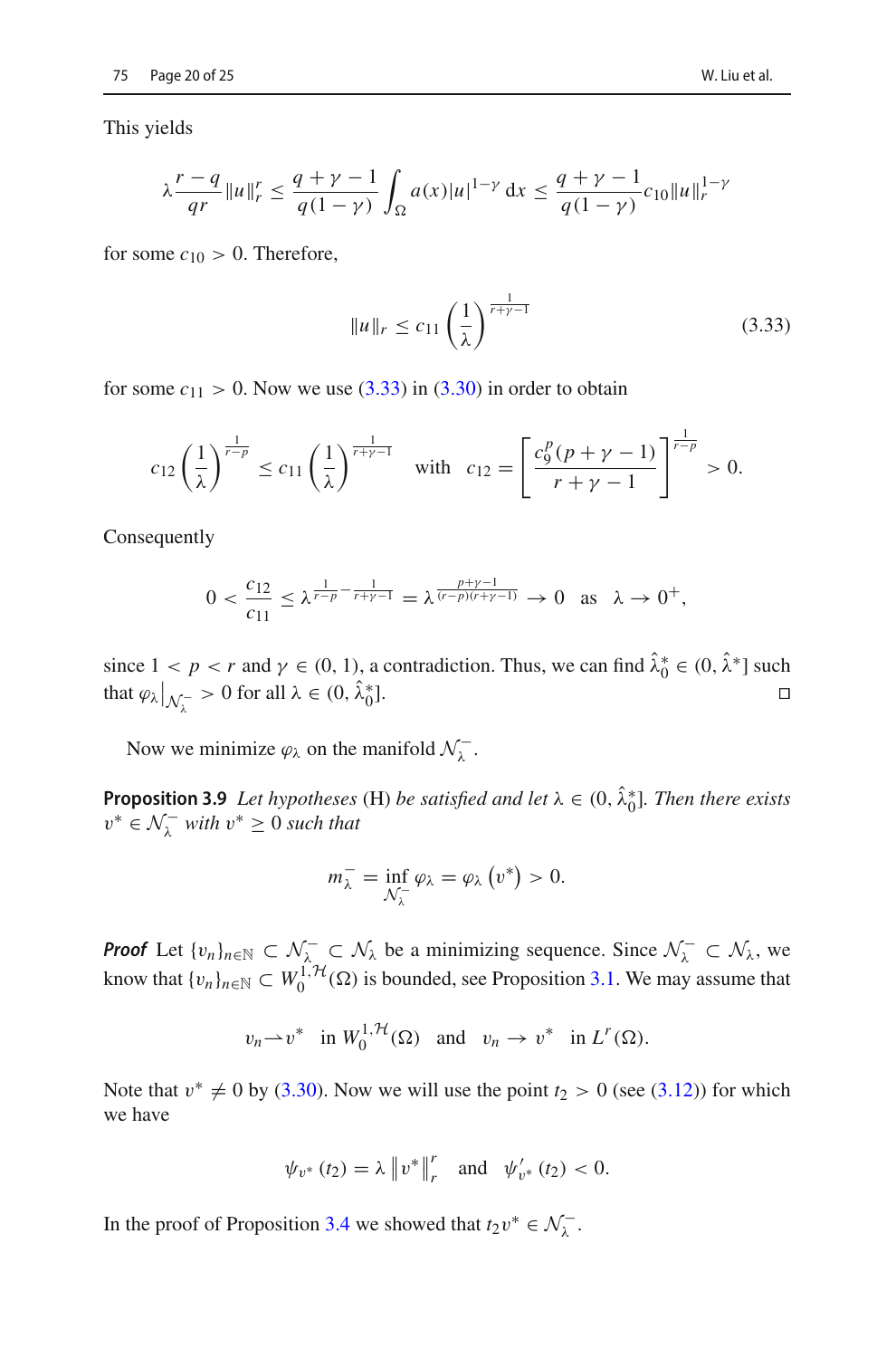Next we want to show that  $\rho_H(v_n) \to \rho_H(v^*)$  as  $n \to \infty$  for a subsequence (still denoted by  $v_n$ ). Let us suppose this is not the case, then we have as in the proof of Proposition [3.4](#page-8-1) that

$$
\varphi_\lambda(t_2v^*) < \lim_{n\to\infty}\varphi_\lambda(t_2v_n).
$$

We know that  $\varphi_{\lambda}(t_2v_n) \leq \varphi_{\lambda}(v_n)$  since it is the global maximum because of  $\omega_{v_n}''(1)$  < 0. Using this and  $t_2v^* \in \mathcal{N}_\lambda^-$ , we get

$$
m_{\lambda}^- \leq \varphi_{\lambda}(t_2 v^*) < m_{\lambda}^-,
$$

which is a contradiction. Hence we have  $\lim_{n\to+\infty} \rho_H(v_n) = \rho_H(v^*)$  for a subse-quence and so Proposition [2.2\(](#page-4-0)v) implies  $v_n \to v^*$  in  $W_0^{1, \mathcal{H}}(\Omega)$ . The continuity of  $\varphi_\lambda$ then gives  $\varphi_{\lambda}(v_n) \to \varphi_{\lambda}(v^*)$ , thus,  $\varphi_{\lambda}(v^*) = m_{\lambda}^-$ .

Since  $v_n \in \mathcal{N}_\lambda^-$  for all  $n \in \mathbb{N}$ , we have

$$
(p + \gamma - 1) \|\nabla v_n\|_p^p + (q + \gamma - 1) \|\nabla v_n\|_{q,\mu}^q - \lambda(r + \gamma - 1) \|v_n\|_r^r < 0.
$$

If we pass to the limit as  $n \to +\infty$  we obtain

<span id="page-20-0"></span>
$$
(p + \gamma - 1) \|\nabla v^*\|_p^p + (q + \gamma - 1) \|\nabla v^*\|_{q,\mu}^q - \lambda (r + \gamma - 1) \|v^*\|_r^r \le 0.
$$
\n(3.34)

Recall that  $\lambda \in (0, \hat{\lambda}^*)$  and  $\hat{\lambda}^* \leq \lambda^*$ . Applying Proposition [3.3](#page-7-4) we see that equality in [\(3.34\)](#page-20-0) cannot happen. Hence,  $v^* \in \mathcal{N}_\lambda^-$ . Since the treatment also works for  $|v^*|$  instead of  $v^*$ , we may assume that  $v^*(x) \geq 0$  for a. a.  $x \in \Omega$  such that  $v^* \neq 0$ . Proposition [3.8](#page-18-3) finally shows that  $m_1^- > 0$ .  $\frac{1}{\lambda} > 0.$ 

<span id="page-20-2"></span>Now we have a second weak solution of problem [\(1.3\)](#page-1-2).

**Proposition 3.10** *Let hypotheses* (H) *be satisfied and let*  $\lambda \in (0, \lambda_0^*]$ *. Then*  $v^*$  *is a weak solution of problem* [\(1.3\)](#page-1-2) *such that*  $\varphi_{\lambda}(v^*) > 0$ *.* 

*Proof* Following the proof of Proposition [3.6](#page-14-0) replacing *u*<sup>∗</sup> by *v*<sup>∗</sup> in the definition of  $\eta_h$  by using Lemma [3.5](#page-13-1) we are able to show that for every  $t \in [0, b_0]$  there exists  $\vartheta(t) > 0$  such that

<span id="page-20-1"></span>
$$
\vartheta(t) (v^* + th) \in \mathcal{N}_{\lambda}^-
$$
 and  $\vartheta(t) \to 1$  as  $t \to 0^+$ ,

see also [\(3.25\)](#page-14-5). Taking Proposition [3.9](#page-19-1) into account we have that

$$
m_{\lambda}^- = \varphi_{\lambda} (v^*) \le \varphi_{\lambda} (\vartheta(t) (v^* + th)) \quad \text{for all } t \in [0, b_0]. \tag{3.35}
$$

Let us now show that  $v^*(x) > 0$  for a.a.  $x \in \Omega$ . As for  $u^*$ , let us suppose there exists a set *E* with positive measure such that  $v^* = 0$  in *E*. Taking  $h \in W_0^{1,1}(\Omega)$  with  $h > 0$  and  $t \in (0, b_0)$ , we know that  $(\vartheta(t)(v^* + th))^{1-\gamma} > (\vartheta(t)v^*)^{1-\gamma}$  a.e. in  $\Omega \backslash E$ .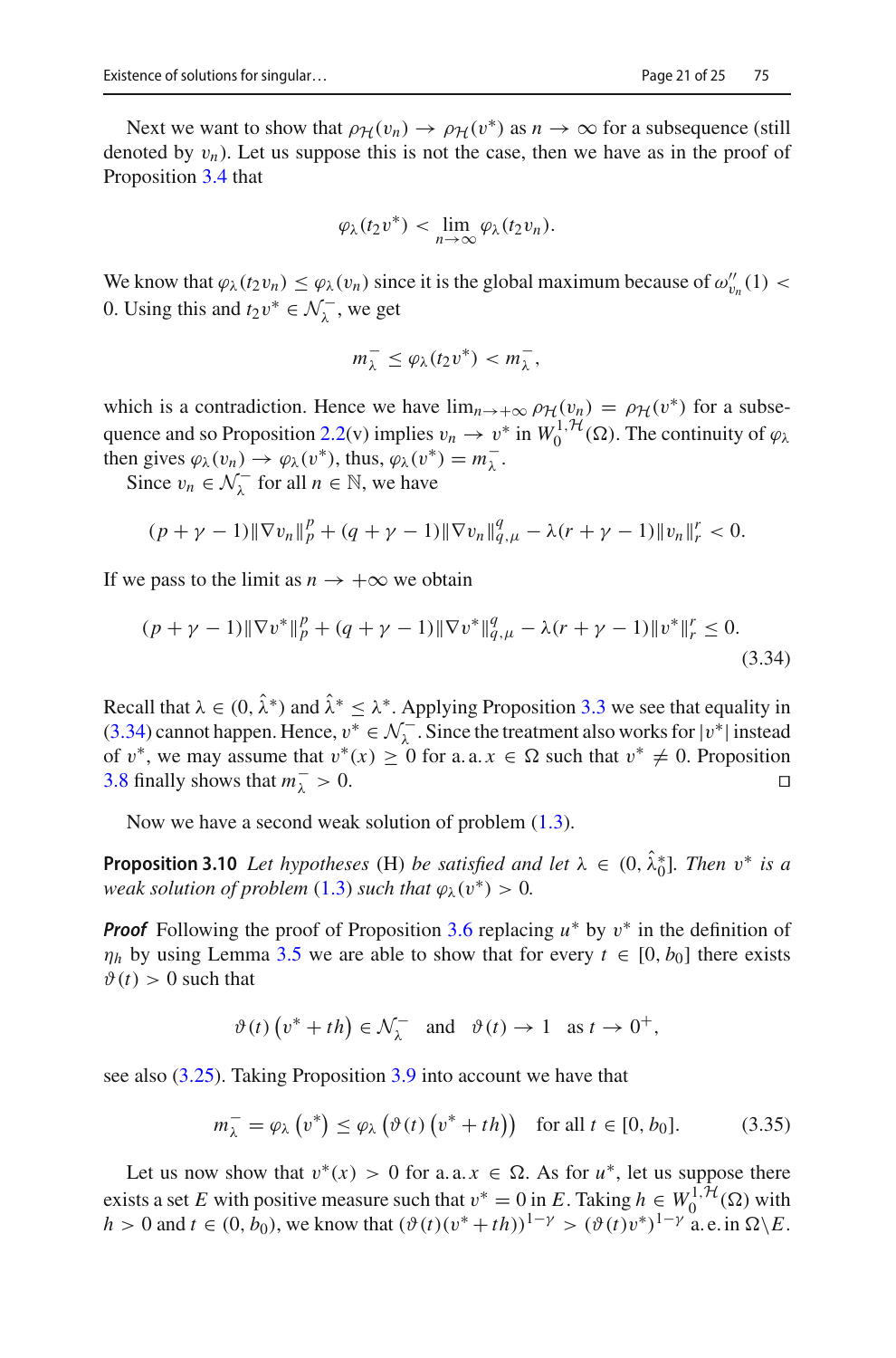Note that  $\omega_{v^*}(1)$  is the global maximum which implies  $\omega_{v^*}(1) \geq \omega_{v^*}(\vartheta(t))$ . Using this and  $(3.35)$  it follows that

$$
0 \leq \frac{\varphi_{\lambda}(\vartheta(t)(v^{*} + th)) - \varphi_{\lambda}(v^{*})}{t}
$$
  
\n
$$
\leq \frac{\varphi_{\lambda}(\vartheta(t)(v^{*} + th)) - \varphi_{\lambda}(\vartheta(t)v^{*})}{t}
$$
  
\n
$$
= \frac{1}{p} \frac{\|\nabla(\vartheta(t)(v^{*} + th))\|_{p}^{p} - \|\nabla(\vartheta(t)v^{*})\|_{p}^{p}}{t}
$$
  
\n
$$
+ \frac{1}{q} \frac{\|\nabla(\vartheta(t)(v^{*} + th))\|_{q,\mu}^{q} - \|\nabla(\vartheta(t)v^{*})\|_{q,\mu}^{q}}{t} - \frac{\vartheta(t)^{1-\gamma}}{(1-\gamma)t^{\gamma}} \int_{E} a(x)h^{1-\gamma} dx
$$
  
\n
$$
- \frac{1}{1-\gamma} \int_{\Omega \setminus E} a(x) \frac{(\vartheta(t)(v^{*} + th))^{1-\gamma} - (\vartheta(t)v^{*})^{1-\gamma}}{t} dx
$$
  
\n
$$
- \frac{\lambda}{r} \frac{\|\vartheta(t)(v^{*} + th)\|_{r}^{r} - \|\vartheta(t)v^{*}\|_{r}^{r}}{t}
$$
  
\n
$$
< \frac{1}{p} \frac{\|\nabla(\vartheta(t)(v^{*} + th))\|_{p}^{p} - \|\nabla(\vartheta(t)v^{*})\|_{p}^{p}}{t}
$$
  
\n
$$
+ \frac{1}{q} \frac{\|\nabla(\vartheta(t)(v^{*} + th))\|_{q,\mu}^{q} - \|\nabla(\vartheta(t)v^{*})\|_{q,\mu}^{q}}{t} - \frac{\vartheta(t)^{1-\gamma}}{(1-\gamma)t^{\gamma}} \int_{E} a(x)h^{1-\gamma} dx
$$
  
\n
$$
- \frac{\lambda}{r} \frac{\|\vartheta(t)(v^{*} + th)\|_{r}^{r} - \|\vartheta(t)v^{*}\|_{r}^{r}}{t}.
$$

Therefore, similar to the proof of Proposition [3.7,](#page-15-0) we see from the inequality above that

$$
0 \le \frac{\varphi_\lambda(\vartheta(t)(v^* + th)) - \varphi_\lambda(\vartheta(t)v^*)}{t} \to -\infty \quad \text{as } t \to 0^+,
$$

which is again a contradiction. We conclude that  $v^*(x) > 0$  for a. a.  $x \in \Omega$ .

The rest of the proof can be done similarly as the proof of Proposition [3.7.](#page-15-0) Precisely, [\(3.27\)](#page-15-1) and [\(3.28\)](#page-16-1) can be proven in the same way by applying again [\(3.35\)](#page-20-1) and the inequality  $\omega_{v^*}(1) \geq \omega_{v^*}(\vartheta(t))$  together with  $v^* > 0$ . Finally, the last part of Proposition [3.7](#page-15-0) is the same replacing *u*∗ by v∗. From Proposition [3.9](#page-19-1) we know that  $\varphi_{\lambda}(v^*) > 0$ . This finishes the proof.

The proof of Theorem [1.1](#page-2-1) follows now from Propositions [3.7](#page-15-0) and [3.10.](#page-20-2)

**Acknowledgements** The authors wish to thank the two knowledgeable referees for their remarks in order to improve the paper. The authors wish to thank Professor R. L. Alves for pointing out mistakes in the proofs of Propositions [3.6](#page-14-0) and [3.7](#page-15-0) in the first version of the manuscript.W. Liu was supported by the NNSF of China (Grant No. 11961030). G. Dai is supported by the NNSF of China (Grant No. 11871129), the Fundamental Research Funds for the Central Universities (Grant No. DUT17LK05), and Xinghai Youqing funds from Dalian University of Technology.

**Funding** Open Access funding enabled and organized by Projekt DEAL.

**Data Availibility Statement** No datasets were generated or analyzed during the current study.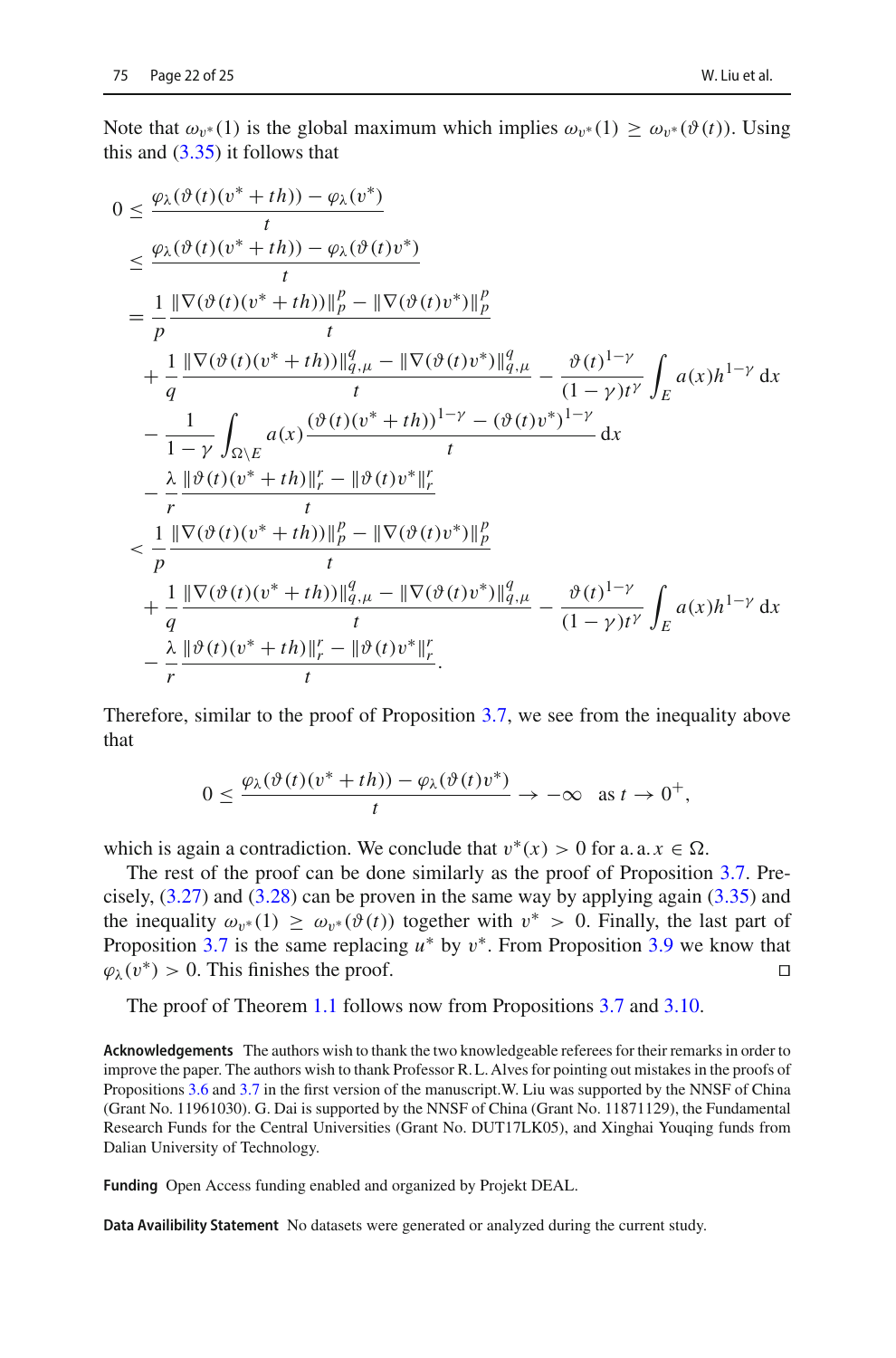**Conflicts of interest** The authors have no competing interests to declare that are relevant to the content of this article.

**Open Access** This article is licensed under a Creative Commons Attribution 4.0 International License, which permits use, sharing, adaptation, distribution and reproduction in any medium or format, as long as you give appropriate credit to the original author(s) and the source, provide a link to the Creative Commons licence, and indicate if changes were made. The images or other third party material in this article are included in the article's Creative Commons licence, unless indicated otherwise in a credit line to the material. If material is not included in the article's Creative Commons licence and your intended use is not permitted by statutory regulation or exceeds the permitted use, you will need to obtain permission directly from the copyright holder. To view a copy of this licence, visit [http://creativecommons.org/licenses/by/4.0/.](http://creativecommons.org/licenses/by/4.0/)

## **References**

- <span id="page-22-12"></span>1. Alves, R.L., Santos, C.A., Silva, K.: Multiplicity of negative-energy solutions for singular-superlinear Schrödinger equations with indefinite-sign potential. Commun. Contemp. Math. [https://doi.org/10.](https://doi.org/10.1142/S0219199721500425) [1142/S0219199721500425](https://doi.org/10.1142/S0219199721500425)
- <span id="page-22-13"></span>2. Bahrouni, A., Rădulescu, V.D., Winkert, P.: Double phase problems with variable growth and convection for the Baouendi–Grushin operator. Z. Angew. Math. Phys. **71**(6), 183 (2020)
- <span id="page-22-14"></span>3. Barletta, G., Tornatore, E.: Elliptic problems with convection terms in Orlicz spaces. J. Math. Anal. Appl. **495**(2), 124779 (2021)
- <span id="page-22-0"></span>4. Baroni, P., Colombo, M., Mingione, G.: Harnack inequalities for double phase functionals. Nonlinear Anal. **121**, 206–222 (2015)
- 5. Baroni, P., Colombo, M., Mingione, G.: Non-autonomous functionals, borderline cases and related function classes. St. Petersburg Math. J. **27**, 347–379 (2016)
- <span id="page-22-1"></span>6. Baroni, P., Colombo, M., Mingione, G.: Regularity for general functionals with double phase. Calc. Var. Partial Differ. Equ. **57**(2), Art. 62 (2018)
- <span id="page-22-2"></span>7. Baroni, P., Kuusi, T., Mingione, G.: Borderline gradient continuity of minima. J. Fixed Point Theory Appl. **15**(2), 537–575 (2014)
- <span id="page-22-15"></span>8. Biagi, S., Esposito, F., Vecchi, E.: Symmetry and monotonicity of singular solutions of double phase problems. J. Differ. Equ. **280**, 435–463 (2021)
- <span id="page-22-3"></span>9. Byun, S.-S., Oh, J.: Global gradient estimates for non-uniformly elliptic equations. Calc. Var. Partial Differ. Equ. **56**(2), 46 (2017)
- <span id="page-22-4"></span>10. Byun, S.-S., Oh, J.: Regularity results for generalized double phase functionals. Anal. PDE **13**(5), 1269–1300 (2020)
- <span id="page-22-5"></span>11. Byun, S.-S., Youn, Y.: Riesz potential estimates for a class of double phase problems. J. Differ. Equ. **264**(2), 1263–1316 (2018)
- <span id="page-22-10"></span>12. Chen Z.-Y., Ge B., Yuan W.-S., Cao X.-F.: Existence of solution for double-phase problem with singular weights. Adv. Math. Phys. **2020**, Art. ID 5376013 (2020)
- <span id="page-22-11"></span>13. Colasuonno, F., Squassina, M.: Eigenvalues for double phase variational integrals. Ann. Mat. Pura Appl. (4) **195**(6), 1917–1959 (2016)
- <span id="page-22-6"></span>14. Colombo, M., Mingione, G.: Bounded minimisers of double phase variational integrals. Arch. Ration. Mech. Anal. **218**(1), 219–273 (2015)
- 15. Colombo, M., Mingione, G.: Calderón–Zygmund estimates and non-uniformly elliptic operators. J. Funct. Anal. **270**(4), 1416–1478 (2016)
- <span id="page-22-7"></span>16. Colombo, M., Mingione, G.: Regularity for double phase variational problems. Arch. Ration. Mech. Anal. **215**(2), 443–496 (2015)
- <span id="page-22-16"></span>17. Crespo-Blanco, Á., Gasiński L., Harjulehto, P., Winkert, P.: A new class of double phase variable exponent problems: Existence and uniqueness. J. Differ. Equ. **323**, 182–228 (2022)
- <span id="page-22-8"></span>18. De Filippis, C., Mingione, G.: A borderline case of Calderón–Zygmund estimates for nonuniformly elliptic problems. St. Petersburg Math. J. **31**(3), 455–477 (2020)
- 19. De Filippis, C., Mingione, G.: Lipschitz bounds and nonautonomous integrals. Arch. Ration. Mech. Anal. **242**(2), 973–1057 (2021)
- <span id="page-22-9"></span>20. De Filippis, C., Mingione, G.: Manifold constrained non-uniformly elliptic problems. J. Geom. Anal. **30**(2), 1661–1723 (2020)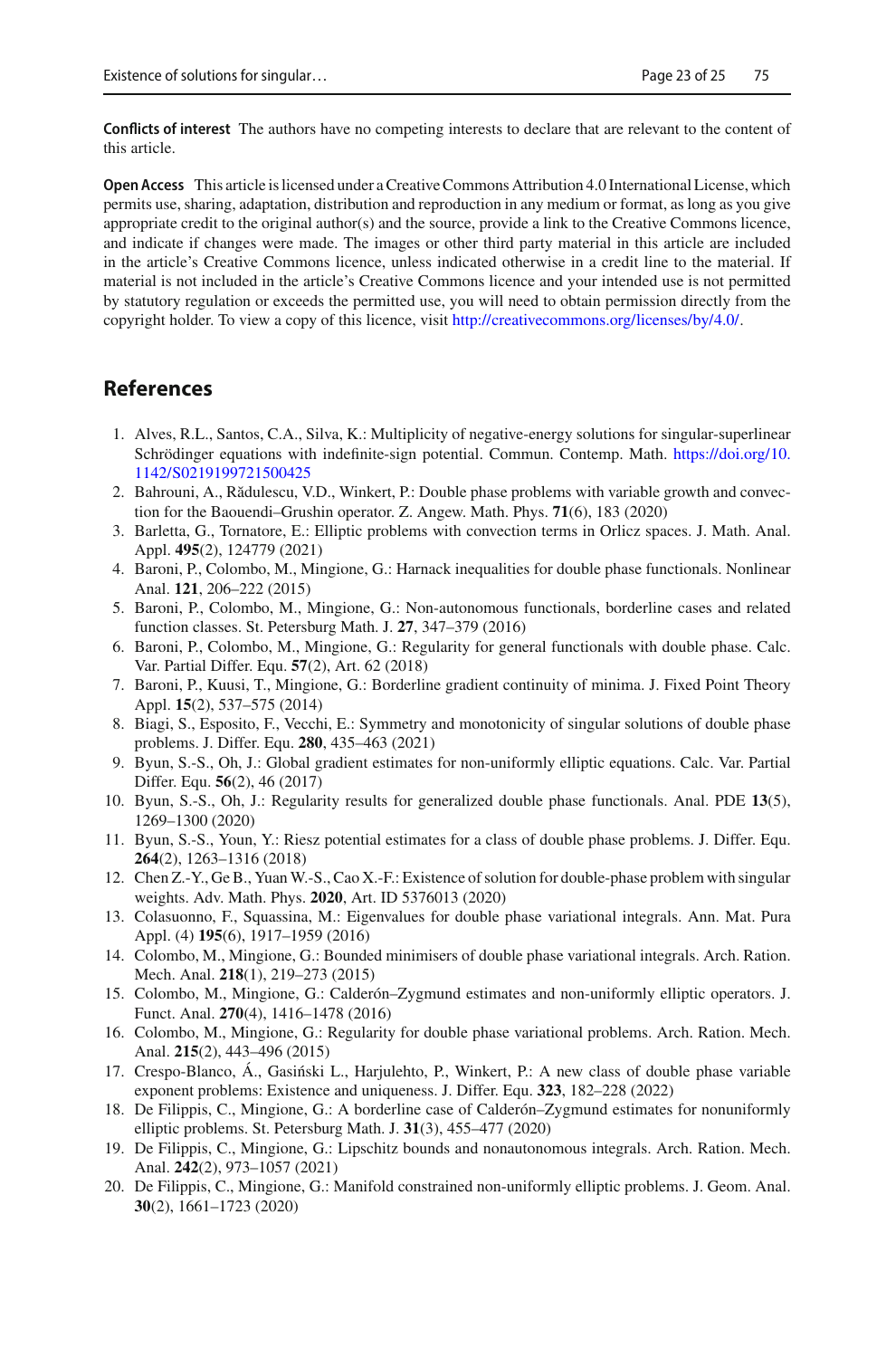- <span id="page-23-0"></span>21. De Filippis, C., Palatucci, G.: Hölder regularity for nonlocal double phase equations. J. Differ. Equ. **267**(1), 547–586 (2019)
- <span id="page-23-11"></span>22. El Manouni, S., Marino, G., Winkert, P.: Existence results for double phase problems depending on Robin and Steklov eigenvalues for the *p*-Laplacian. Adv. Nonlinear Anal. **11**(1), 304–320 (2022)
- <span id="page-23-1"></span>23. Esposito, A., Leonetti, F., Mingione, G.: Sharp regularity for functionals with (*p*, *q*) growth. J. Differ. Equ. **204**(1), 5–55 (2004)
- <span id="page-23-2"></span>24. Esposito, A., Leonetti, F., Petricca, P.V.: Absence of Lavrentiev gap for non-autonomous functionals with (*p*, *q*)-growth. Adv. Nonlinear Anal. **8**(1), 73–78 (2019)
- <span id="page-23-10"></span>25. Farkas, C., Winkert, P.: An existence result for singular Finsler double phase problems. J. Differ. Equ. **286**, 455–473 (2021)
- <span id="page-23-12"></span>26. Gasiński, L., Papageorgiou, N.S.: Constant sign and nodal solutions for superlinear double phase problems. Adv. Calc. Var. **14**(4), 613–626 (2021)
- <span id="page-23-25"></span>27. Gasiński, L., Papageorgiou, N.S.: Nonlinear Analysis. Chapman & Hall/CRC, Boca Raton (2006)
- <span id="page-23-13"></span>28. Gasiński, L., Winkert, P.: Constant sign solutions for double phase problems with superlinear nonlinearity. Nonlinear Anal. **195**, 111739 (2020)
- 29. Gasiński, L., Winkert, P.: Existence and uniqueness results for double phase problems with convection term. J. Differ. Equ. **268**(8), 4183–4193 (2020)
- <span id="page-23-14"></span>30. Gasiński, L., Winkert, P.: Sign changing solution for a double phase problem with nonlinear boundary condition via the Nehari manifold. J. Differ. Equ. **274**, 1037–1066 (2021)
- <span id="page-23-22"></span>31. Harjulehto, P., Hästö, P.: Orlicz Spaces and Generalized Orlicz Spaces. Springer, Cham (2019)
- <span id="page-23-24"></span>32. Hewitt, E., Stromberg, K.: Real and Abstract Analysis. Springer, New York (1965)
- <span id="page-23-20"></span>33. Lei, C.-Y.: Existence and multiplicity of positive solutions for Neumann problems involving singularity and critical growth. J. Math. Anal. Appl. **459**(2), 959–979 (2018)
- <span id="page-23-15"></span>34. Liu, W., Dai, G.: Existence and multiplicity results for double phase problem. J. Differ. Equ. **265**(9), 4311–4334 (2018)
- 35. Liu, W., Dai, G.: Multiplicity results for double phase problems in R*<sup>N</sup>* . J. Math. Phys. **61**(9), 091508 (2020)
- <span id="page-23-16"></span>36. Liu, W., Dai, G.: Three ground state solutions for double phase problem. J. Math. Phys. **59**(12), 121503 (2018)
- <span id="page-23-3"></span>37. Marcellini, P.: Regularity and existence of solutions of elliptic equations with *p*, *q*-growth conditions. J. Differ. Equ. **90**(1), 1–30 (1991)
- 38. Marcellini, P.: Regularity of minimizers of integrals of the calculus of variations with nonstandard growth conditions. Arch. Rational Mech. Anal. **105**(3), 267–284 (1989)
- <span id="page-23-4"></span>39. Marcellini, P.: The stored-energy for some discontinuous deformations in nonlinear elasticity. In: Partial Differential Equations and the Calculus of Variations, vol. 2, pp. 767–786. Birkhäuser, Boston (1989)
- <span id="page-23-17"></span>40. Marino, G., Winkert, P.: Existence and uniqueness of elliptic systems with double phase operators and convection terms. J. Math. Anal. Appl. **492**, 124423 (2020)
- <span id="page-23-23"></span>41. Musielak, J.: Orlicz Spaces and Modular Spaces. Springer, Berlin (1983)
- <span id="page-23-7"></span>42. Nehari, Z.: Characteristic values associated with a class of non-linear second-order differential equations. Acta Math. **105**, 141–175 (1961)
- <span id="page-23-8"></span>43. Nehari, Z.: On a class of nonlinear second-order differential equations. Trans. Am. Math. Soc. **95**, 101–123 (1960)
- <span id="page-23-5"></span>44. Ok, J.: Partial regularity for general systems of double phase type with continuous coefficients. Nonlinear Anal. **177**, 673–698 (2018)
- <span id="page-23-6"></span>45. Ok, J.: Regularity for double phase problems under additional integrability assumptions. Nonlinear Anal. **194**, 111408 (2020)
- <span id="page-23-21"></span>46. Papageorgiou, N.S., Rădulescu, V.D., Repovš, D.D.: Double-phase problems and a discontinuity property of the spectrum. Proc. Am. Math. Soc. **147**(7), 2899–2910 (2019)
- <span id="page-23-18"></span>47. Papageorgiou, N.S., Rădulescu, V.D., Repovš, D.D.: Existence and multiplicity of solutions for doublephase Robin problems. Bull. Lond. Math. Soc. **52**(3), 546–560 (2020)
- <span id="page-23-26"></span>48. Papageorgiou, N.S., Rădulescu, V.D., Repovš, D.D.: Nonlinear Analysis—Theory and Methods. Springer, Cham (2019)
- <span id="page-23-9"></span>49. Papageorgiou, N.S., Repovš, D.D., Vetro, C.: Positive solutions for singular double phase problems. J. Math. Anal. Appl. **501**(1), 123896 (2021)
- <span id="page-23-19"></span>50. Papageorgiou, N.S., Vetro, C., Vetro, F.: Solutions for parametric double phase Robin problems. Asymptot. Anal. **121**(2), 159–170 (2021)